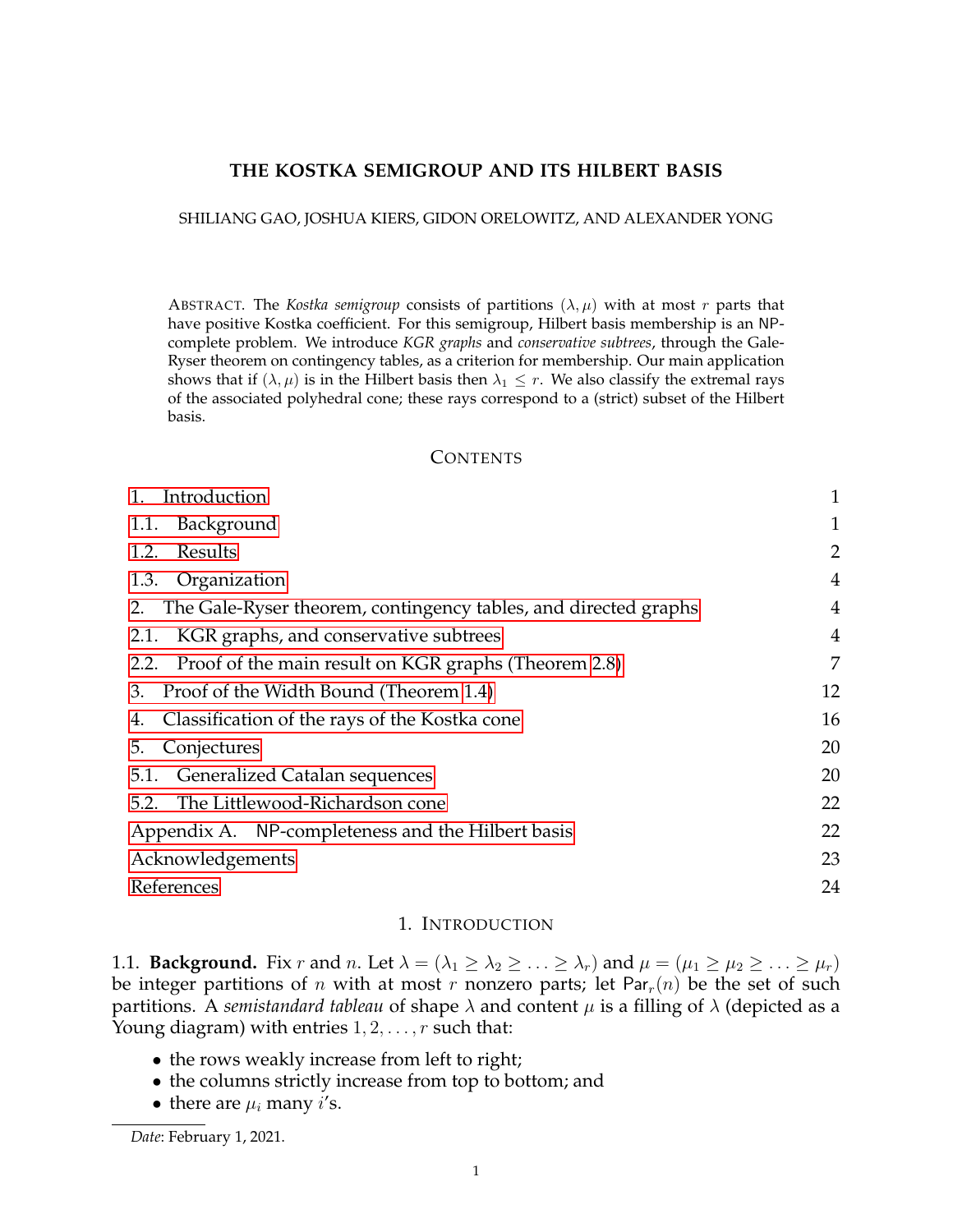

<span id="page-1-0"></span>TABLE 1. The Hilbert basis for Kostka $_{4}^{\mathbb{Z}}.$ 

The *Kostka coefficient*  $K_{\lambda,\mu}$  is the number of such tableaux. It is a basic notion in symmetric functions; see *e.g.*, [\[11\]](#page-23-1).

*Example* 1.1*.*  $K_{(4,2,1),(3,2,1,1)} = 4$ , as witnessed by the following semistandard tableaux:

<span id="page-1-2"></span>

Define *dominance order* on  $Par_r(n)$  by setting

(1) 
$$
\lambda \geq_{\text{Dom }} \mu \text{ if } \sum_{i=1}^{t} \lambda_{i} \geq \sum_{i=1}^{t} \mu_{i}, \text{ for } 1 \leq t \leq r.
$$

It is textbook [\[11,](#page-23-1) Proposition 7.10.5 and Exercise 7.12] that

$$
K_{\lambda,\mu} > 0 \iff \lambda \geq_{\text{Dom }} \mu.
$$

Define the *Kostka cone*

<span id="page-1-1"></span>
$$
\text{Kostka}_r = \left\{ (\lambda, \mu) \in \mathbb{R}^{2r} : \begin{matrix} \lambda_1 \geq \lambda_2 \geq \cdots \geq \lambda_r \geq 0 \\ \mu_1 \geq \mu_2 \geq \cdots \geq \mu_r \geq 0 \\ \sum_{i=1}^t \lambda_i \geq \sum_{i=1}^t \mu_i, \text{ for } 1 \leq t \leq r-1 \\ \sum_{i=1}^r \lambda_i = \sum_{i=1}^r \mu_i \end{matrix} \right\} \subseteq \mathbb{R}^{2r}.
$$

The lattice points of Kostka<sub>r</sub>, namely,

$$
\mathsf{Kostka}_r^\mathbb{Z}:=\mathsf{Kostka}_r\cap\mathbb{Z}^{2r},
$$

form a semigroup. That is,

$$
K_{\alpha,\beta} > 0, K_{\lambda,\mu} > 0 \implies K_{\alpha+\lambda,\beta+\mu} > 0.
$$

Since Kostka<sub>r</sub> is pointed, *i.e.*, Kostka<sub>r</sub> ∩ – Kostka<sub>r</sub> = {0}, by [\[10,](#page-23-2) Theorem 16.4], this semigroup is finitely generated. Therefore, Kostka $^{\mathbb{Z}}$  has a unique minimal generating set of irreducible elements, a *Hilbert basis*. See Table [1](#page-1-0) for the case  $r = 4$ .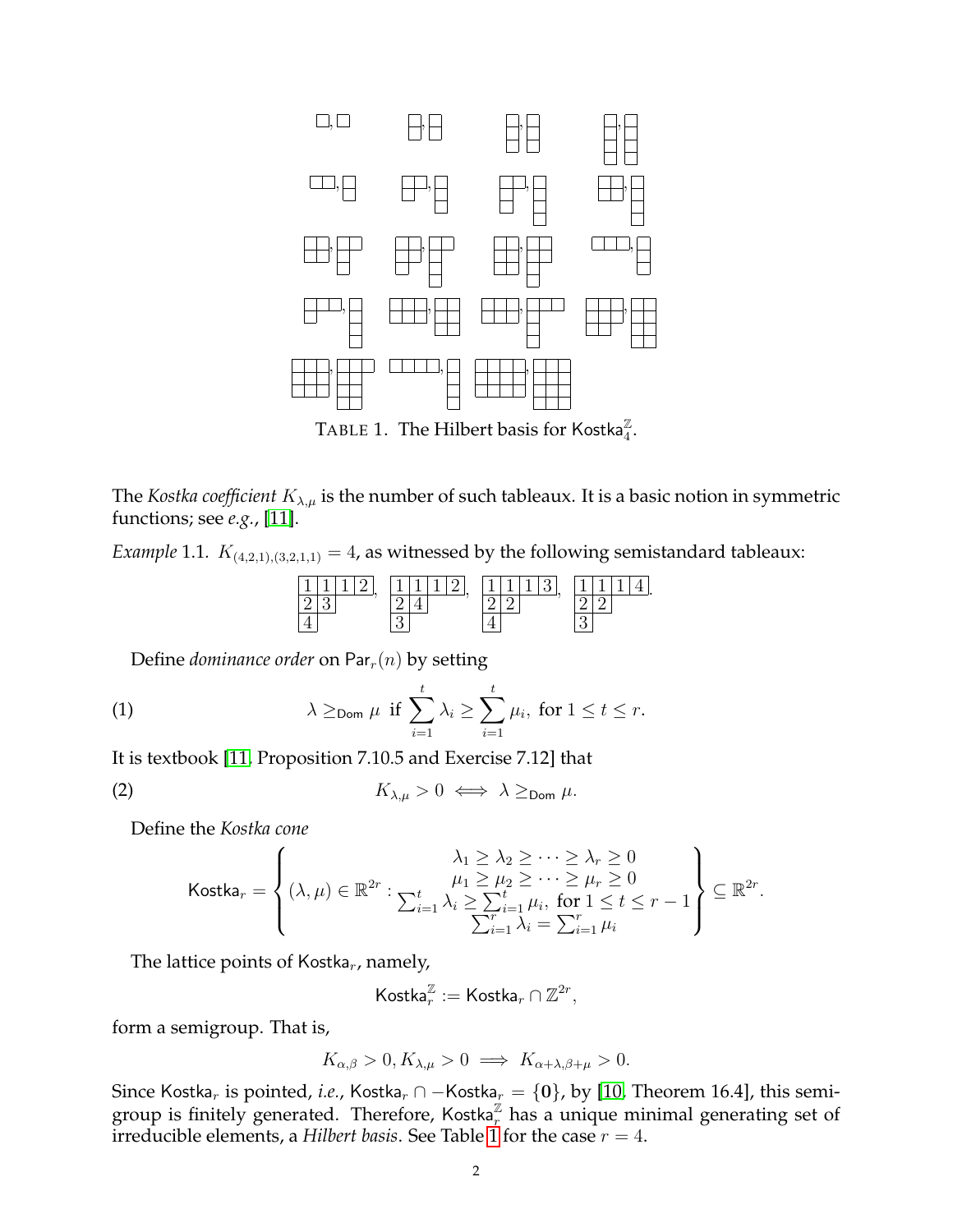The general problem, of deciding if a lattice point in a pointed cone is in the Hilbert basis, is NP-complete [\[7,](#page-23-3) Theorem 3.1]. This formal indication of difficulty *specifically* holds for the Kostka cone (with a similar argument). Define a decision problem KostkaHilbert as follows. The input is  $(\lambda, \mu) \in \text{Kostka}_r^{\mathbb{Z}}$  described by their *columns* (*i.e.*, we input the conjugate shapes  $(\lambda', \mu')$ ). The output is whether  $(\lambda, \mu)$  is *reducible*, that is, if there exist nontrivial  $(\lambda^{\bullet}, \mu^{\bullet}), (\lambda^{\circ}, \mu^{\circ}) \in \mathsf{Kostka}_{r}^{\mathbb{Z}}$  such that

<span id="page-2-6"></span>(3) 
$$
(\lambda, \mu) = (\lambda^{\bullet}, \mu^{\bullet}) + (\lambda^{\circ}, \mu^{\circ}).
$$

 $(\lambda, \mu) \in$  Kostka<sup> $\mathbb{Z}$ </sup> is *irreducible* if it is not reducible. Measure the input  $(\lambda, \mu)$  using bits and assume arithmetic operations take constant time. This is proved in Appendix [A:](#page-21-1)

<span id="page-2-5"></span>**Theorem 1.2** (*cf.* [\[7,](#page-23-3) Theorem 3.1])**.** KostkaHilbert *is* NP*-complete.*

Hence, no polynomial-time algorithm exists for KostkaHilbert unless  $P = NP$ . This seems to rule out any simple, explicit classification of the Hilbert basis of Kostka $\frac{z}{r}$ .

<span id="page-2-0"></span>1.2. **Results.** To each  $(\lambda, \mu) \in \mathsf{Kostka}_{r}^{\mathbb{Z}}$  we introduce the *Kostka-Gale-Ryser (KGR) graph*  $G(\lambda, \mu)$  and the concept of a *conservative subtree*<sup>[1](#page-2-2)</sup> of  $G(\lambda, \mu)$ .

<span id="page-2-3"></span>**Theorem 1.3** (see Theorem [2.8\)](#page-6-1). Let  $(\lambda, \mu) \in \text{Kostka}_r^{\mathbb{Z}}$ . If  $G(\lambda, \mu)$  has a conservative subtree, *then*  $(\lambda, \mu)$  *is not a Hilbert basis element of K*ostka $_{r}^{\mathbb{Z}}$ *.* 

The converse is false (see Theorem [3.6](#page-14-0) and discussion thereafter about Example [2.13\)](#page-7-0). We apply Theorem [1.3](#page-2-3) to prove a bound on the first coordinate of a Hilbert basis element. This is our main result:

<span id="page-2-1"></span> $\bf Theorem\ 1.4$  (Width Bound).  $\it Suppose$   $(\lambda,\mu)$  *is a Hilbert basis element of* Kostka $_{r}^{\mathbb{Z}}.$  *Then*  $\lambda_1\leq r.$ *Moreover, if*  $\lambda_1 = r$  *then*  $\lambda$  *and*  $\mu$  *are both rectangles.* 

Theorem [1.4'](#page-2-1)s bound is sharp since  $((t),(1^t))\in\mathsf{Kostka}_r^\mathbb{Z}$  is in the basis, for  $1\leq t\leq r.$  The second sentence implies  $\mu_1 \leq r - 1$ ; this bound is also sharp since  $((r - 1) \times r, r \times (r - 1))$ is in the basis. Let  $\ell(\lambda)$  be the number of nonzero parts of  $\lambda$ .

**Corollary 1.5.** *Suppose*  $\lambda$  *and*  $\mu$  *are partitions of the same size, and*  $\lambda \geq_{\text{Dom}} \mu$ *. If*  $\ell(\mu) < \lambda_1$  *then*  $(\lambda, \mu)$  *is not in the Hilbert basis of* Kostka<sup> $\mathbb{Z}$ </sup> for any  $r \geq \ell(\mu)$ *.* 

*Proof.* The Hilbert basis of Kostka $^{\mathbb{Z}}_{r'}$  includes into that of Kostka $^{\mathbb{Z}}_{r}$  whenever  $r' \leq r.$ 

An *extremal ray* is a one-dimensional face of the cone Kostka<sub>r</sub>. Every element along such a ray is not the sum of two nonparallel elements of Kostka<sub>r</sub>; hence the first lattice point along such a ray is not the sum of two nontrivial elements of Kostka $_{r}^{\mathbb{Z}}$ . Thus, we have an injection from the set of extremal rays to the Hilbert basis by taking this first lattice point. We classify the extremal rays of Kostka<sub>r</sub>, thereby describing this subset of the Hilbert basis.

<span id="page-2-4"></span>**Theorem 1.6.** *Suppose*  $(\lambda, \mu) \in \mathsf{Kostka}_r^\mathbb{Z}$ .  $(\lambda, \mu)$  *lies on an extremal ray of*  $\mathsf{Kostka}_r$  *if and only if it is a positive rational multiple of one of the following:*

$$
\left(\underbrace{a,\ldots,a}_{b+\ell},0,\ldots,0;\underbrace{a,\ldots,a}_{\ell},\underbrace{b,\ldots,b}_{a},0\ldots,0\right)
$$

*where*  $a, b, \ell$  *are integers such that*  $r \ge a + \ell \ge a \ge b > 0$ *.* 

<span id="page-2-2"></span><sup>&</sup>lt;sup>1</sup>Akin to "conservative vector field" and path independence.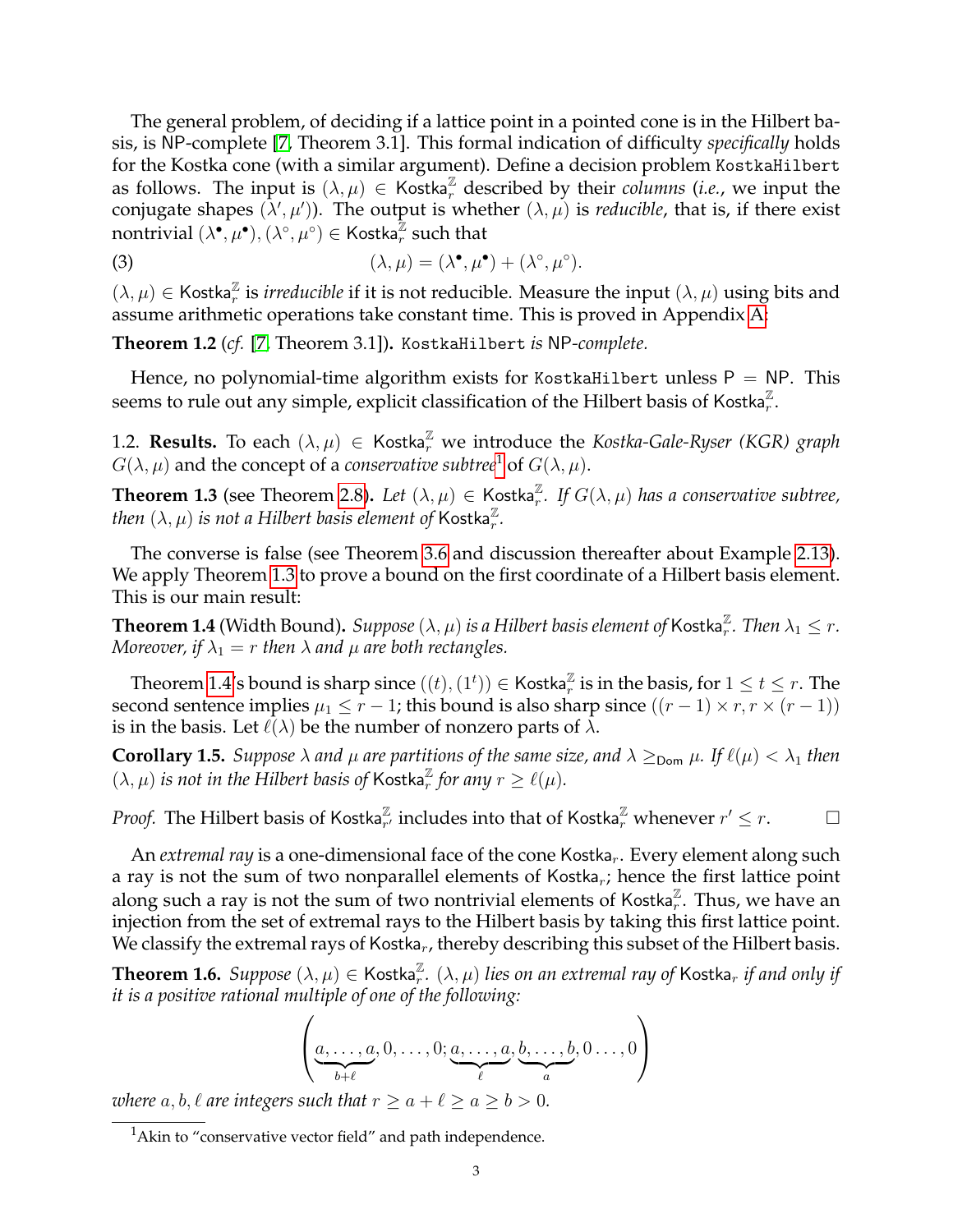Counting possibilities for b, a, and  $a + \ell$  above immediately gives:

**Corollary 1.7.** *The number of extremal rays of* Kostka<sub>r</sub> *is*  $\binom{r}{3}$  $\binom{r}{3} + \binom{r}{2}$  $\binom{r}{2} + \binom{r}{1}$  $\binom{r}{1}$ .

In contrast, see Table [2.](#page-3-3) For any  $s \leq r$  and  $|\lambda| = s$ ,  $(\lambda, 1^s)$  is in the Hilbert basis. So the number of Hilbert basis elements of Kostka $\mathbb{Z}^{\mathbb{Z}}$  is bounded below by the sum of partition functions (<http://oeis.org/A000070>). What is the actual asymptotic growth?

| $\mathcal{r}$  |     | $\#$ extremal rays $\#$ Hilbert basis | $\mathcal{r}$ | $\#$ extremal rays $\parallel$ | $\vert \#$ Hilbert basis |
|----------------|-----|---------------------------------------|---------------|--------------------------------|--------------------------|
| $\mathbf{1}$   |     |                                       | $10\,$        | 175                            | 3093                     |
| $\overline{2}$ |     |                                       |               | 231                            | 6876                     |
| 3              |     | 8                                     | 12            | 298                            | 14133                    |
| $\overline{4}$ | 14  | 19                                    | 13            | 377                            | 29788                    |
| 5              | 25  | 50                                    | 14            | 469                            | 59935                    |
| 6              | 41  | 111                                   | 15            | 575                            | 118893                   |
| 7              | 63  | 281                                   | 16            | 696                            | 232972                   |
| 8              | 92  | 635                                   |               | 833                            | 457982                   |
| 9              | 129 | 1443                                  |               |                                | $\overline{77}$          |

<span id="page-3-3"></span>TABLE 2. Counting extremal rays and Hilbert basis elements of Kostka $^{\mathbb{Z}}_{r}.$ 

Kostka coefficients appear in the representation theory of  $G = SL_r$ . For each partition  $\lambda$ with at most r parts there is a finite-dimensional representation  $V_{\lambda}$  of  $G$ , and  $K_{\lambda,\mu}$  records the dimension of the largest subspace of  $V_\lambda$  on which a fixed maximal torus  $T \subset G$  acts with character described by  $\mu$ . For any reductive Lie group G, one defines the weight space dimensions  $K_{\lambda,\mu}^G$  and one may study the cone of solutions  $(\lambda,\mu)$  to the problem  $K_{\lambda,\mu}^G > 0$ . During preparation of this article, M. Besson, S. Jeralds, and the second author [\[2\]](#page-23-4) proved a generalization of Theorem [1.6.](#page-2-4) Those methods involve analysis of dominant weight polytopes in arbitrary Lie type. Our argument uses no Lie theory.

<span id="page-3-0"></span>1.3. **Organization.** Section [2](#page-3-1) introduces the key constructions of this paper. There we use the *Gale-Ryser theorem*, and specifically, the *canonical matrix*  $A(\lambda, \mu)$  which is a  $\{0, 1\}$ -matrix with prescribed row and column marginals. We define the auxiliary matrix  $A^*(\lambda, \mu)$  from  $A(\lambda, \mu)$ . This permits us to define the *KGR graph*  $G(\lambda, \mu)$  and *conservative subtrees*. Existence of such a subtree rules out  $(\lambda, \mu)$  being a Hilbert basis element; this is Theorem [1.3](#page-2-3) (see Theorem [2.8\)](#page-6-1). Our application to the proof of the Width Bound (Theorem [1.4\)](#page-2-1) is in Section [3.](#page-11-0) In that section we also prove that existence of a conservative subtree is equivalent to  $A(\lambda, \mu)$  being reducible (Theorem [3.6\)](#page-14-0). Section [4](#page-15-0) proves our result on extremal rays of Kostka<sub>r</sub> (Theorem [1.6\)](#page-2-4). We offer some related conjectures in Section [5.](#page-19-0)

Appendix [A](#page-21-1) proves Theorem [1.2,](#page-2-5) by reducing the *Subset Sum problem* to KostkaHilbert.

# <span id="page-3-1"></span>2. THE GALE-RYSER THEOREM, CONTINGENCY TABLES, AND DIRECTED GRAPHS

<span id="page-3-2"></span>2.1. **KGR graphs, and conservative subtrees.** Let Par<sub>t</sub> be the set of partitions with at most t nonzero parts. Suppose  $\alpha \in \text{Par}_r$  and  $\beta \in \text{Par}_s$ . Let  $\text{GR}(\alpha, \beta)$  be the set of  $\{0, 1\}$ -matrices (contingency tables)  $(A_{ij})_{1\leq i\leq r, 1\leq j\leq s}$  of dimension  $r\times s$  such that

$$
\sum_{j=1}^{s} a_{ij} = \alpha_i, \ 1 \le i \le r; \quad \sum_{i=1}^{r} a_{ij} = \beta_j, \ 1 \le j \le s.
$$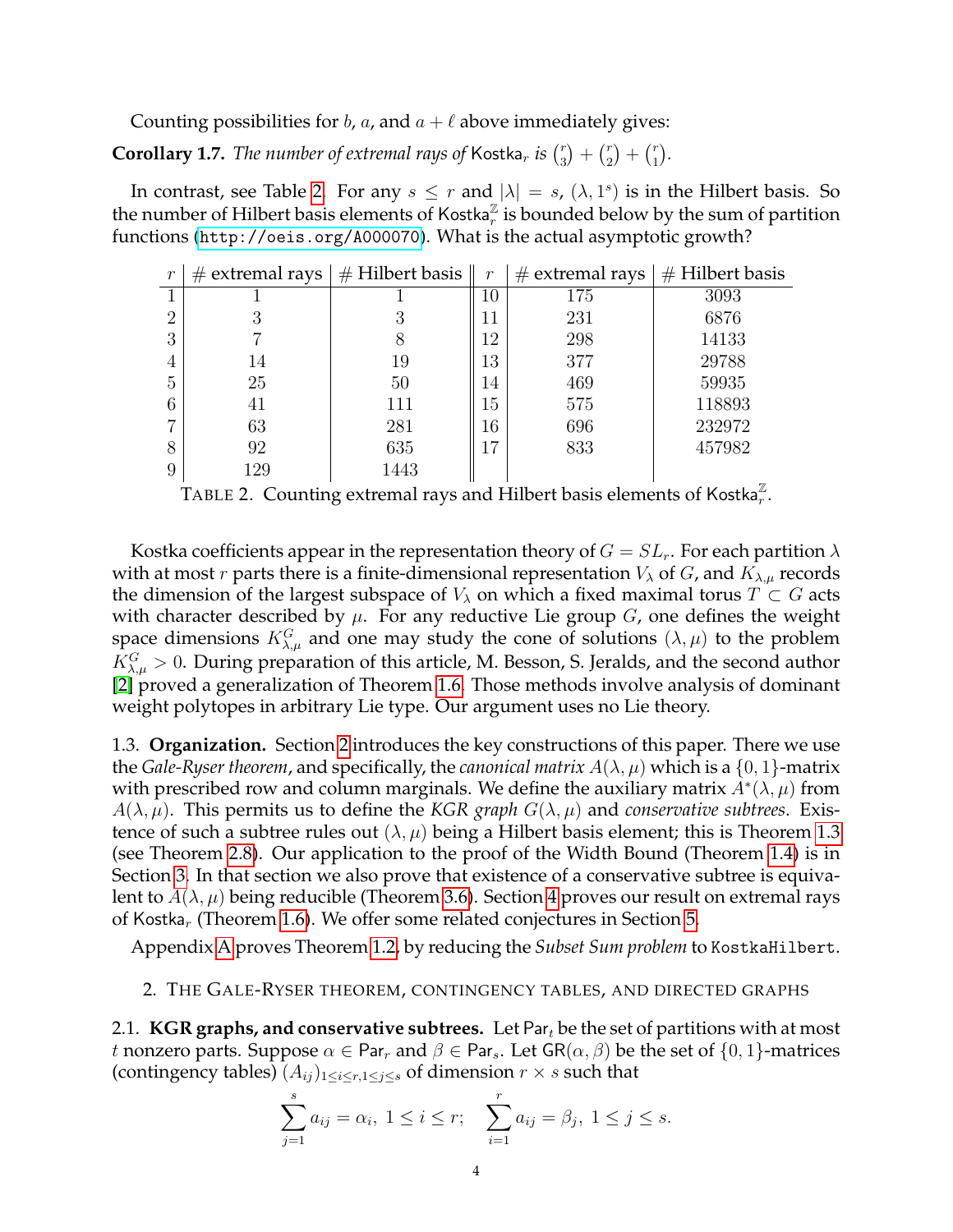The *Gale-Ryser theorem* states that

(4) 
$$
GR(\alpha, \beta) \neq \emptyset \iff \beta \leq_{\text{Dom}} \alpha'.
$$

One reference is R. Brualdi's [\[3\]](#page-23-5), who recounts that [\(4\)](#page-4-0) was independently obtained in 1957, by D. Gale [\[6\]](#page-23-6) and H. J. Ryser [\[9\]](#page-23-7). The former used "his supply-demand theorem for network flows" while the latter constructs a matrix in  $GR(\alpha, \beta)$ , as described below.

<span id="page-4-1"></span>**Proposition 2.1.**  $(\lambda, \mu) \in \mathsf{Kostka}_r^\mathbb{Z}$  *if and only if*  $\mathsf{GR}(\mu, \lambda') \neq \emptyset$ .

*Proof.* By [\(2\)](#page-1-1), and that  $\leq_{\text{Dom}}$  is an anti-automorphism under conjugation [\[11,](#page-23-1) Section 7.2],

<span id="page-4-0"></span>
$$
(\lambda,\mu)\in \operatorname{Kostka}^\mathbb{Z}_\mathsf{r} \iff \mu\leq_{\operatorname{\mathsf{Dom}}} \lambda \iff \lambda'\leq_{\operatorname{\mathsf{Dom}}}\mu'.
$$

Hence by [\(4\)](#page-4-0), this is equivalent to  $\mathsf{GR}(\mu, \lambda') \neq \emptyset$ .

We also follow R. Brualdi [\[4\]](#page-23-8). Ryser gave an algorithm that takes  $(\lambda,\mu)\in$  Kostka $_{\mathsf{r}}^{\mathbb{Z}}$  as an input, and outputs a  $\{0,1\}$ -matrix  $A(\lambda,\mu)$  of dimension  $r\times\lambda_1$  that exhibits GR $(\mu,\lambda')\neq\emptyset$ , as guaranteed by Proposition [2.1.](#page-4-1) Call this matrix the *canonical matrix* for  $(\lambda, \mu)$ .

We need to recall Ryser's algorithm. First define  $A(\mu)$  to be the  $r \times \lambda_1$  dimension  $\{0, 1\}$ matrix whose *i*-th row has  $\mu_i$  many 1's placed flush-left. Let  $\beta = \lambda'$  and  $s = \lambda_1$ . Shift  $\beta_s$ rightmost 1's in each row of  $A(\mu)$  to column s, by choosing 1's in rows with the largest sum, and breaking ties by choosing 1's in rows further south. Let  $A'(\mu)$  be the submatrix of  $A(\mu)$  using the first s – 1 columns. Repeat the shifting process, now to column s – 1 so that there are  $\beta_{s-1}$  many 1's there. Continuing, Ryser's algorithm eventually arrives at  $A(\lambda, \mu)$ . We refer the reader to [\[3\]](#page-23-5) and the original [\[9\]](#page-23-7) for additional details.

<span id="page-4-2"></span>*Example* 2.2. If  $\lambda = (8, 7, 7, 7, 3, 2)$  and  $\mu = (7, 7, 4, 4, 4, 4, 4)$ , then

| $\begin{bmatrix} 1 & 1 & 1 & 1 & 1 & 1 & 1 & 0 \end{bmatrix}$ |  |  |  |                                                                                                                                                 |  |  |  | $\begin{bmatrix} 1 & 1 & 1 & 1 & 1 & 1 & 1 & 0 \end{bmatrix}$ |  |
|---------------------------------------------------------------|--|--|--|-------------------------------------------------------------------------------------------------------------------------------------------------|--|--|--|---------------------------------------------------------------|--|
| $\begin{bmatrix} 1 & 1 & 1 & 1 & 1 & 1 & 1 & 0 \end{bmatrix}$ |  |  |  |                                                                                                                                                 |  |  |  | $\begin{bmatrix} 1 & 1 & 1 & 0 & 1 & 1 & 1 & 1 \end{bmatrix}$ |  |
| $\begin{bmatrix} 1 & 1 & 1 & 1 & 0 & 0 & 0 & 0 \end{bmatrix}$ |  |  |  |                                                                                                                                                 |  |  |  | 1 1 1 0 1 0 0 0                                               |  |
|                                                               |  |  |  | $\begin{bmatrix} 1 & 1 & 1 & 1 & 0 & 0 & 0 & 0 \end{bmatrix}$ , $A(\lambda, \mu) = \begin{bmatrix} 1 & 1 & 0 & 1 & 0 & 1 & 0 & 0 \end{bmatrix}$ |  |  |  |                                                               |  |
| $\begin{bmatrix} 1 & 1 & 1 & 1 & 0 & 0 & 0 & 0 \end{bmatrix}$ |  |  |  |                                                                                                                                                 |  |  |  | $\begin{bmatrix} 1 & 1 & 0 & 1 & 0 & 1 & 0 & 0 \end{bmatrix}$ |  |
| $\begin{bmatrix} 1 & 1 & 1 & 1 & 0 & 0 & 0 & 0 \end{bmatrix}$ |  |  |  |                                                                                                                                                 |  |  |  | $\begin{bmatrix} 1 & 0 & 1 & 1 & 0 & 0 & 1 & 0 \end{bmatrix}$ |  |
| $\begin{bmatrix} 1 & 1 & 1 & 1 & 0 & 0 & 0 & 0 \end{bmatrix}$ |  |  |  |                                                                                                                                                 |  |  |  | $\begin{bmatrix} 0 & 1 & 1 & 0 & 1 & 0 & 1 & 0 \end{bmatrix}$ |  |
|                                                               |  |  |  |                                                                                                                                                 |  |  |  |                                                               |  |

Here  $\lambda' = (6, 6, 5, 4, 4, 4, 4, 1)$ , and the steps of Ryser's algorithm are

$$
A(\mu) \mapsto \begin{bmatrix} 1 & 1 & 1 & 1 & 1 & 1 & 1 \\ 1 & 1 & 1 & 1 & 1 & 1 & 0 & 0 \\ 1 & 1 & 1 & 1 & 1 & 0 & 0 & 0 \\ 1 & 1 & 1 & 1 & 1 & 0 & 0 & 0 \\ 1 & 1 & 1 & 1 & 1 & 0 & 0 & 0 \\ 1 & 1 & 1 & 1 & 1 & 0 & 0 & 0 \\ 1 & 1 & 1 & 1 & 1 & 0 & 0 & 0 \\ 1 & 1 & 1 & 1 & 1 & 0 & 0 & 0 \\ 1 & 1 & 1 & 1 & 1 & 0 & 0 & 0 \\ 1 & 1 & 1 & 1 & 1 & 0 & 0 & 0 \\ 1 & 1 & 1 & 1 & 1 & 0 & 0 & 0 \\ 1 & 1 & 1 & 1 & 0 & 0 & 0 & 0 \\ 1 & 1 & 1 & 1 & 0 & 0 & 0 & 0 \\ 1 & 1 & 1 & 1 & 0 & 0 & 0 & 0 \\ 1 & 1 & 1 & 1 & 0 & 0 & 0 & 0 \\ 1 & 1 & 1 & 1 & 0 & 0 & 0 & 0 \\ 1 & 1 & 1 & 1 & 0 & 0 & 0 & 0 \\ 1 & 1 & 1 & 1 & 0 & 0 & 0 & 0 \\ 1 & 1 & 1 & 1 & 0 & 0 & 0 & 0 \\ 1 & 1 & 1 & 1 & 0 & 0 & 0 & 0 \\ 1 & 1 & 1 & 0 & 0 & 1 & 0 & 0 \\ 1 & 1 & 1 & 0 & 0 & 1 & 0 & 0 \\ 1 & 1 & 1 & 0 & 0 & 1 & 0 & 0 \\ 1 & 1 & 1 & 0 & 0 & 1 & 0 & 0 \\ 1 & 1 & 1 & 0 & 0 & 1 & 0 & 0 \\ 1 & 1 & 1 & 0 & 0 & 1 & 0 & 0 \\ 1 & 1 & 1 & 0 & 0 & 1 & 0 & 0 \\ 1 & 1 & 1 & 0 & 0 & 1 & 0 & 0 \\ 1 & 1 & 1 & 0 & 0 & 1 & 0 & 0 \\ 1 & 1 & 1 & 0 & 0 & 1 & 0 & 0 \\ 1 & 1 & 1 & 0 & 0 & 1 & 0 & 1 \\ 1 & 1
$$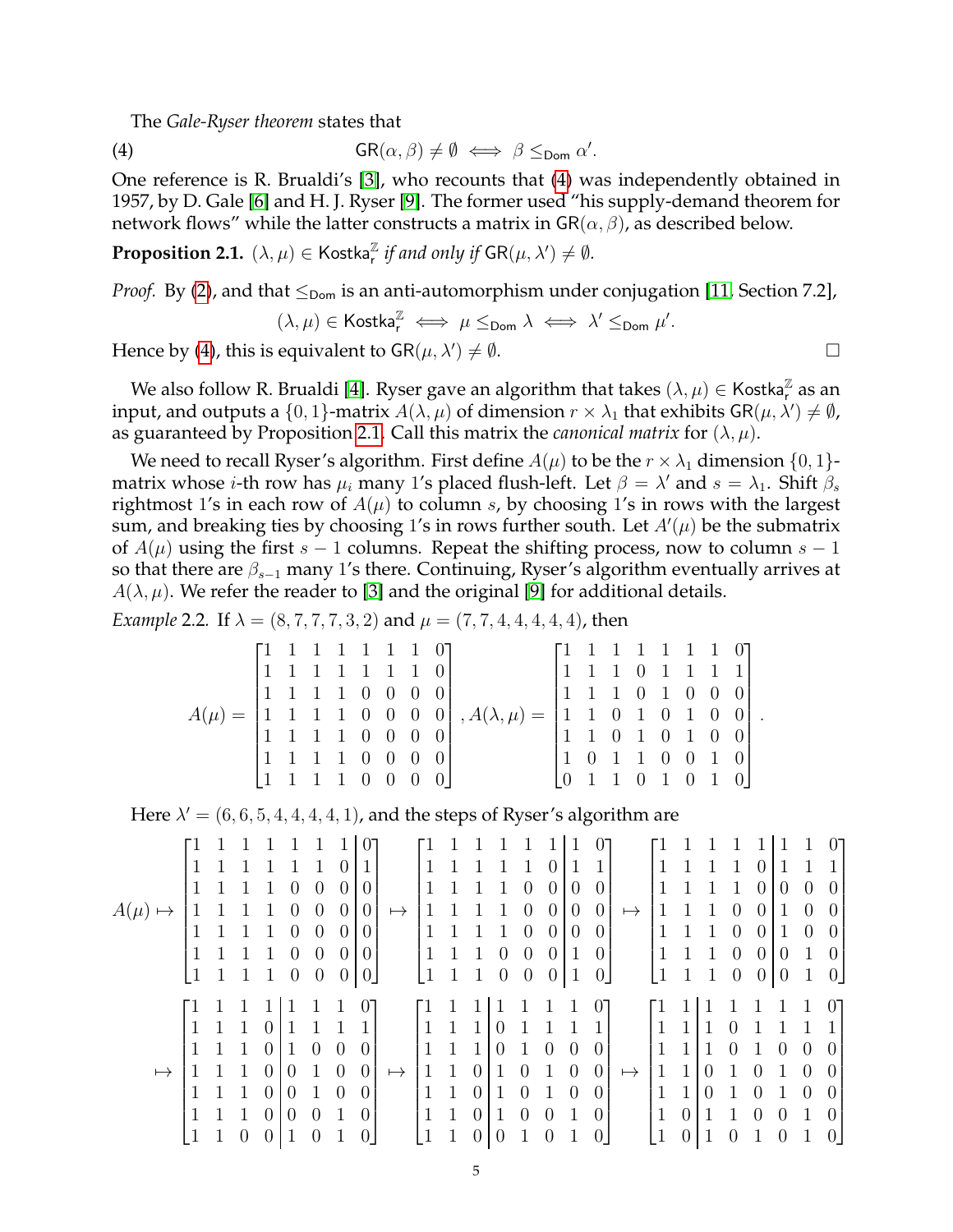$$
\mapsto \begin{bmatrix} 1 & 1 & 1 & 1 & 1 & 1 & 0 \\ 1 & 1 & 1 & 0 & 1 & 1 & 1 & 1 \\ 1 & 1 & 1 & 0 & 1 & 0 & 0 & 0 \\ 1 & 1 & 0 & 1 & 0 & 1 & 0 & 0 \\ 1 & 1 & 0 & 1 & 0 & 1 & 0 & 0 \\ 1 & 0 & 1 & 1 & 0 & 0 & 1 & 0 \\ 0 & 1 & 1 & 0 & 1 & 0 & 1 & 0 \end{bmatrix} \mapsto A(\lambda, \mu).
$$

If  $\mu$  is a partition then  $\mu_i - \mu_{i+1} \geq 0$  for all  $i$ . Define the column vector  $\mu^* \in \mathbb{Z}_{\geq 0}^r$  by

$$
\mu_i^* = \mu_i - \mu_{i+1},
$$

where  $\mu_{r+1} := 0$ . Similarly, define  $A^*(\lambda, \mu)$  to be the matrix with the same dimensions as  $A(\lambda, \mu)$ , with

(5) 
$$
A^*(\lambda, \mu)_{i,j} = A(\lambda, \mu)_{i,j} - A(\lambda, \mu)_{i+1,j},
$$

where  $A(\lambda, \mu)_{r+1,j} := 0$ .

*Example* 2.3. Given the same choices for  $\lambda$  and  $\mu$  as before,

<span id="page-5-0"></span>

| $A^*(\lambda,\mu)= \begin{bmatrix} 0 & 0 & 0 & 1 & 0 & 0 & 0 & -1 \\ 0 & 0 & 0 & 0 & 0 & 1 & 1 & 1 \\ 0 & 0 & 1 & -1 & 1 & -1 & 0 & 0 \\ 0 & 0 & 0 & 0 & 0 & 0 & 0 & 0 \\ 0 & 1 & -1 & 0 & 0 & 1 & -1 & 0 \\ 1 & -1 & 0 & 1 & -1 & 0 & 0 & 0 \\ 0 & 1 & 1 & 0 & 1 & 0 & 1 & 0 \end{bmatrix}$ |  |  |  |  |
|----------------------------------------------------------------------------------------------------------------------------------------------------------------------------------------------------------------------------------------------------------------------------------------------|--|--|--|--|

*Definition* 2.4. The *Kostka-Gale-Ryser* (*KGR*) *graph*  $G(\lambda, \mu)$  is a directed graph obtained from  $A^*(\lambda, \mu)$  by drawing an arc from each

 $(I)$  –1 to the rightmost 1 to the left of it in the same row

(II) 1 to the  $-1$  in the same column (if it exists).

The well-definedness of (I) is established by Lemma [2.18.](#page-8-0)

*Example* 2.5*.* Below  $G(\lambda, \mu)$  is drawn in blue, overlaid on top of  $A^*(\lambda, \mu)$ *.* 

$$
A^*(\lambda,\mu)=\begin{bmatrix}0 & 0 & 0 & 1 & 0 & 0 & -1 \\ 0 & 0 & 0 & 0 & 0 & 1 & 1 \\ 0 & 0 & 1 & -1 & 1 & 0 & 0 \\ 0 & 0 & 0 & 0 & 0 & 1 & 1 \\ 0 & 1 & -1 & 0 & 0 & 1 & 0 \\ 0 & 1 & 1 & 0 & 1 & 0 & 1 \end{bmatrix}
$$

Define a *source* of a directed graph to be a vertex y with no arcs of the form  $x \to y$ . Similarly, a *sink* is a vertex x without arcs  $x \rightarrow y$ . Hence x may be both a source and sink if (and only if) it is an isolated vertex. In addition, *connected* will mean with respect to the underlying *undirected* graph structure. A *subtree* of a directed graph means a connected subgraph with no undirected cycles.

*Definition* 2.6. A connected nontrivial subgraph  $G' \subset G(\lambda, \mu)$  is a *conservative subtree* if whenever a vertical arc appears in  $G'$ , all vertical arcs of  $G(\lambda, \mu)$  in the same column do, and if one of the following is true: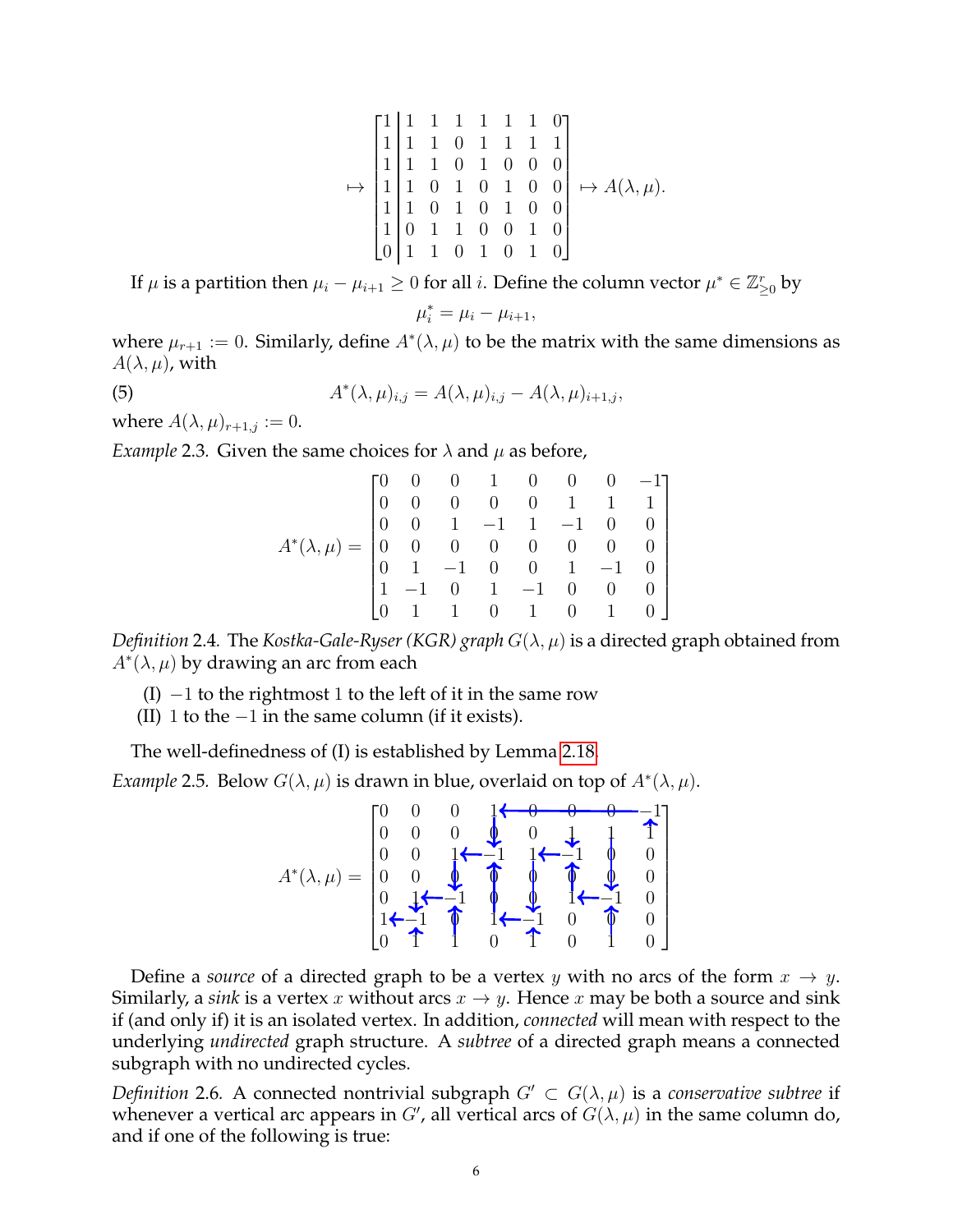- (C.1) G' is a connected component of  $G(\lambda, \mu)$  (with respect to the underlying undirected graph structure).
- (C.2) The unique sink of G' is a  $-1$  in  $A^*(\lambda,\mu)$ , one source of G' is a 1 in  $A^*(\lambda,\mu)$  in the same row as the sink, and all other sources of  $G'$  are sources of  $G(\lambda, \mu)$ .

*Example* 2.7. We have marked a conservative subtree of  $G(\lambda, \mu)$  in red.



This is our main result about KGR graphs and conservative subtrees:

# <span id="page-6-1"></span>**Theorem 2.8.** Let  $(\lambda, \mu) \in \mathsf{Kostka}_r^{\mathbb{Z}}$ .

*The undirected graph structure of*  $G(\lambda, \mu)$  *is a forest that is planar (with respect to the specified embedding*). Therefore, any conservative subtree of  $G(\lambda, \mu)$  is in fact a tree.

*If*  $G(\lambda, \mu)$  *has a conservative subtree, then*  $(\lambda, \mu)$  *is not in the Hilbert basis of <code>Kostka* $\frac{\pi}{r}$ *.</code>* 

The proof, given in Section [2.2,](#page-6-0) proceeds by building a number of additional properties of the graphs and  $A^*(\lambda, \mu)$ , which we also use later.

# <span id="page-6-0"></span>2.2. **Proof of the main result on KGR graphs (Theorem [2.8\)](#page-6-1).** Let

 $A^{(0)} = A(\mu), A^{(1)}, A^{(2)}, \ldots, A^{(\lambda_1)} = A(\lambda, \mu)$ 

be the sequence of matrices in Ryser's algorithm.

<span id="page-6-3"></span>**Lemma 2.9.** *Each column of*  $A(\lambda, \mu)$  *is one of the following:* 

- (1) *a single run of* 1*'s, starting in the top row;*
- (2) *a single run of* 1*'s, not starting in the top row; or*
- (3) *two runs of* 1*'s, one starting in the top row.*

*Furthermore, the leftmost column must fall into case* (1)*.*

*Proof.* We prove that the stated properties hold for every column of  $A^{(i)}$ . Clearly this is true for  $i = 0$ . Now assume  $i > 0$  and the assertion holds for  $A^{(i-1)}$ . By construction, columns  $\lambda_1 - i + 2, \lambda_1 - i + 3, \ldots, \lambda_1$  are the same as those of  $A^{(i-1)}$ . Hence by induction, those columns satisfy the claim. In  $A^{(i-1)}$  the 1's in columns  $1, 2, \ldots, \lambda_1 - i$  form a Young diagram  $\theta$ . Consider the region R in those columns and strictly south of row  $\lambda'_{\lambda_1-i+1}$ ; the 1's there also form a sub-Young diagram  $\underline{\theta}$  of  $\theta$ . Ryser's rule  $A^{(i-1)} \mapsto A^{(i)}$  is defined precisely to ensure that the 1's removed from  $\theta$  leave a partition. Hence the claim holds for columns  $1,2,\ldots,\lambda_1-i$  of  $A^{(i)}.$  Finally, it only remains to check column  $\lambda_1-i+1$  of  $A^{(i)}.$ The point is that the only way to fall into cases (2) or (3) is if one uses the tiebreak rule of Ryser's algorithm; this can only occur once. If no tiebreak occurs, case (1) occurs.  $\Box$ 

<span id="page-6-2"></span>*Definition* 2.10*.*  $A(\lambda, \mu)$  is *reducible* if there exists some nontrivial subset S of the columns such that the sum of the columns in S forms a partition in Par<sub>r</sub>, and the sum of the columns not in  $S$  forms a partition in Par<sub>r</sub>.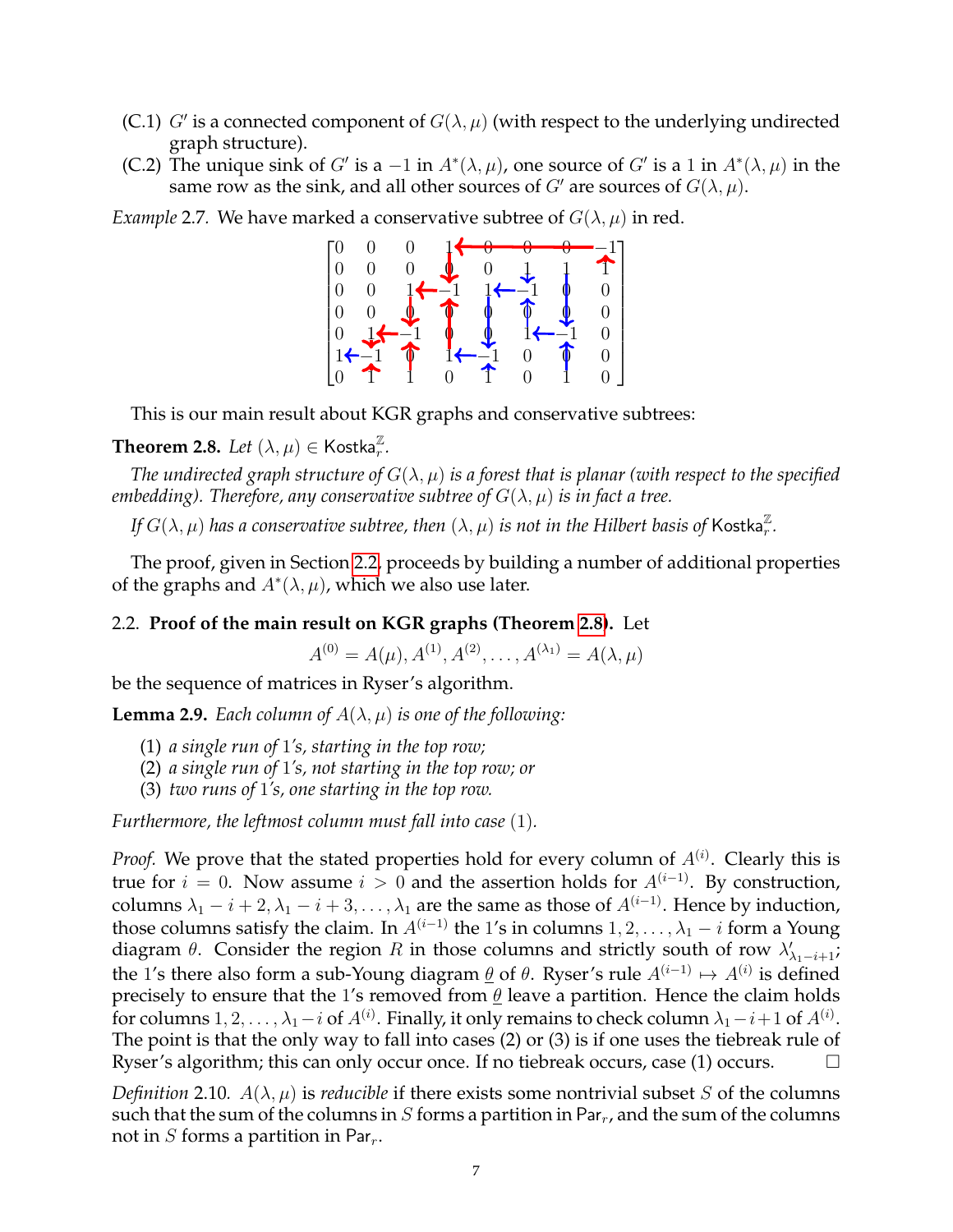<span id="page-7-1"></span>**Proposition 2.11.** *If*  $A(\lambda, \mu)$  *is reducible, then*  $(\lambda, \mu)$  *is reducible.* 

*Proof.* Let *S* be as in Definition [2.10.](#page-6-2) Let  $\mu^{\bullet}$  be the vector obtained by adding all of the columns in S, and let  $\mu^{\circ} = \mu - \mu^{\bullet}$  be the sum of all other columns. By the hypothesis that  $A(\lambda,\mu)$  is reducible,  $\mu^{\bullet},\mu^{\circ}\in$  Par<sub>r</sub>. Similarly, let  $\lambda^{\bullet}$  and  $\lambda^{\circ}$  be the partitions whose column multisets are  $\{\lambda'_i : i \in S\}$ , and  $\{\lambda'_i : i \notin S\}$  respectively.

Hence,  $\mu = \mu^{\bullet} + \mu^{\circ}$  and  $\lambda = \lambda^{\bullet} + \lambda^{\circ}$ , and these are both partitions. Consider the submatrix of  $A(\lambda, \mu)$  consisting of only the columns in S. This is a  $\{0, 1\}$ -matrix such that the sum of the entries in row *i* is  $\mu_i^{\bullet}$ , and the sum of the entries in column *j* is  $(\lambda^{\bullet})'_j$ . Therefore, by Proposition [2.1,](#page-4-1)  $(\lambda^{\bullet}, \mu^{\bullet}) \in \mathsf{Kostka}_{r}^{\mathbb{Z}}$ . By the same logic  $(\lambda^{\circ}, \mu^{\circ}) \in \mathsf{Kostka}_{r}^{\mathbb{Z}}$ , so  $(\lambda, \mu)$  is reducible.

*Example* 2.12*.* Continuing Example [2.2,](#page-4-2)  $A(\lambda, \mu)$  is reducible by letting  $S = \{2, 3, 4, 8\}$ . This corresponds to

$$
\lambda^{\bullet} = (4,3,3,3,2,1), \mu^{\bullet} = (3,3,2,2,2,2,2), \lambda^{\circ} = (4,4,4,4,1,1), \text{ and } \mu^{\circ} = (4,4,2,2,2,2,2).
$$

<span id="page-7-0"></span>*Example* 2.13. The converse of Proposition [2.11](#page-7-1) is not true. Let  $\lambda = (3, 2, 1)$ ,  $\mu = (2, 2, 1, 1)$ . We have the decomposition

$$
\lambda^{\circ} = (1, 1), \mu^{\circ} = (1, 1), \lambda^{\bullet} = (2, 1, 1), \mu^{\bullet} = (1, 1, 1, 1).
$$

However, one can verify that

$$
A(\lambda, \mu) = \begin{bmatrix} 1 & 1 & 0 \\ 1 & 0 & 1 \\ 1 & 0 & 0 \\ 0 & 1 & 0 \end{bmatrix}
$$

is not reducible.

<span id="page-7-3"></span>**Lemma 2.14.** *Each column of*  $A^*(\lambda, \mu)$  *is one of the following:* 

- (1) *all* 0*'s, except for a single* 1*;*
- (2) *all* 0*'s, except for a single* −1 *and a single* 1 *below it; or*
- (3) *all* 0*'s, except for a single* −1 *and with a single* 1 *above and a single* 1 *below it.*

*Moreover, the leftmost column is in the first case. The bottom row can not contain any* −1*'s.*

*Proof.* This holds by the corresponding statements in Lemma [2.9,](#page-6-3) together with  $(5)$ .  $\Box$ 

Let

(6) 
$$
\mu = \mu^{(0)} \supset \mu^{(1)} \supset \cdots \supset \mu^{(i)} \supset \cdots \supset \mu^{(\lambda_1)} = \emptyset
$$

denote the partitions of row sum vectors for the  $r \times (\lambda_1 - i)$  leftmost submatrix of  $A(\lambda, \mu)$ . In our running example, the partitions are

$$
(7,7,4,4,4,4,4) \supset (7,6,4,4,4,4,4) \supset (6,5,4,4,4,3,3) \supset (5,4,4,3,3,3,3)
$$
  
 
$$
\supset (4,3,3,3,3,3,2) \supset (3,3,3,2,2,2,2) \supset (2,2,2,2,2,1,1) \supset (1,1,1,1,1,1,0) \supset \emptyset
$$

<span id="page-7-2"></span>**Lemma 2.15.** At step i,  $\mu^{(i-1)}$  transforms to  $\mu^{(i)}$  in precisely one of the following three ways:

- (1) One column of  $\mu^{(i-1)}$  is deleted (and the result is left-justified).
- (2) The rightmost column of  $\mu^{(i-1)}$  is shortened.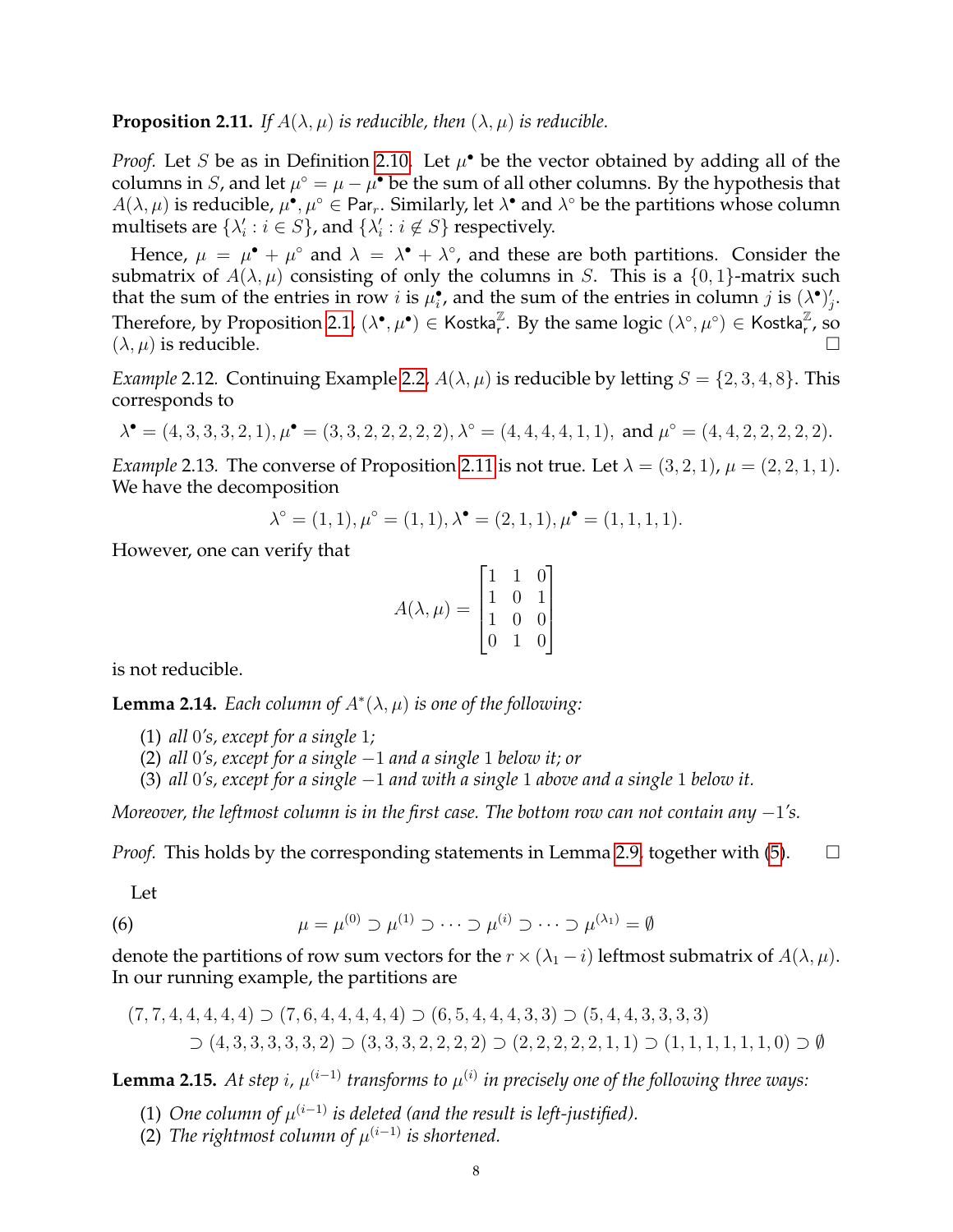(3) One column of  $\mu^{(i-1)}$  is shortened, and the column C to its immediate right (equivalently, *any column of the same length as* C*) is deleted, and the result is left-justified. The deleted column is strictly shorter than the shortened column's new length.*

Moreover, if a column of  $\mu^{(i-1)}$  is shortened, the new length of that column is strictly larger than the length of any column of  $\mu^{(i)}$  to its right.

*Example* 2.16*.* In our running example, when  $i = 2$ , the transition

$$
\mu^{(1)} = (7, 6, 4, 4, 4, 4, 4) \mapsto \mu^{(2)} = (6, 5, 4, 4, 4, 3, 3)
$$

is obtained by applying  $(3)$ : shortening column 4 and deleting column 5 (or column 6).



*Proof.* Suppose we are executing the transition  $A^{(i-1)} \mapsto A^{(i)}$  for  $i \geq 1$ . We are moving (or using "in place") some 1's from the  $r \times (\lambda_1 - i + 1)$  left submatrix of  $A^{(i-1)}$  and having them terminate in column  $\lambda_1 - i + 1$ . If no tie-breaking occurs, then in fact the rows of the 1's used form an initial interval  $[1, \ell]$  and there must exist a column of length  $\ell$  in  $\mu^{(i-1)}$ (specifically, the one that contains the southmost 1 moved), and we fall into case (1).

Now suppose tie-breaking occurs. Suppose that  $\mu^{(i-1)}$  has largest part  $m$ , which occurs  $t$  many times. If the number of 1's moved is strictly fewer than  $t$ , we are in case (2). Finally, suppose the number of 1's moved is greater than  $t$ . Since tie-breaking is assumed, there is some part size  $m'$ , occurring  $t'$  many times in  $\mu^{(i-1)}$ , for which Ryser's rule chooses some southmost segment of 1's to move (as in the example  $i = 2$  above where  $m' = 4$  and  $t' = 5$ ). This means that Ryser's rule chooses 1 from every row north of this block of  $m'$ . This puts us in case (3).

The final sentence is clearly true if we are in case (2) since we are shortening the (weakly) shortest column. If instead we are in case (3) and the shortening made the column equal to some other column of  $\mu^{(i)}$  it is straightforward to see that would imply no tie-breaking actually occurred, a contradiction of the analysis above.

<span id="page-8-1"></span>**Lemma 2.17.** *The (exhaustive) cases* (1), (2), (3) of Lemma [2.15](#page-7-2) in the transition  $\mu^{(i-1)} \mapsto \mu^{(i)}$ *respectively correspond to the following*  $\pm 1$  *values of*  $A^*(\lambda, \mu)$  *in column*  $\lambda_1 - i + 1$ *:* 

- (1)  $A^*(\lambda, \mu)_{\ell, \lambda_1 i + 1} = 1$  *if the deleted column is of length*  $\ell$ ;
- (2)  $A^*(\lambda, \mu)_{\ell', \lambda_1 i + 1} = -1, A^*(\lambda, \mu)_{\ell, \lambda_1 i + 1} = 1$  *if the shortened column was of length*  $\ell$  *and* becomes of length  $\ell' < \ell$ ;
- (3)  $A^*(\lambda,\mu)_{\ell'',\lambda_1-i+1} = 1, A^*(\lambda,\mu)_{\ell',\lambda_1-i+1} = -1, A^*(\lambda,\mu)_{\ell,\lambda_1-i+1} = 1$  if the shortened column was of length  $\ell$  and becomes of length  $\ell' < \ell$ , and the deleted column is of length  $\ell''(<\ell').$

*Proof.* This follows from the definition of  $A^*(\lambda, \mu)$  and by Ryser's algorithm.

<span id="page-8-0"></span>**Lemma 2.18.** *Every*  $-1$  *in*  $A^*(\lambda, \mu)$  *must have a* 1 *to its left in the same row. Furthermore, all entries between this* −1 *and the rightmost such* 1 *are* 0*'s.*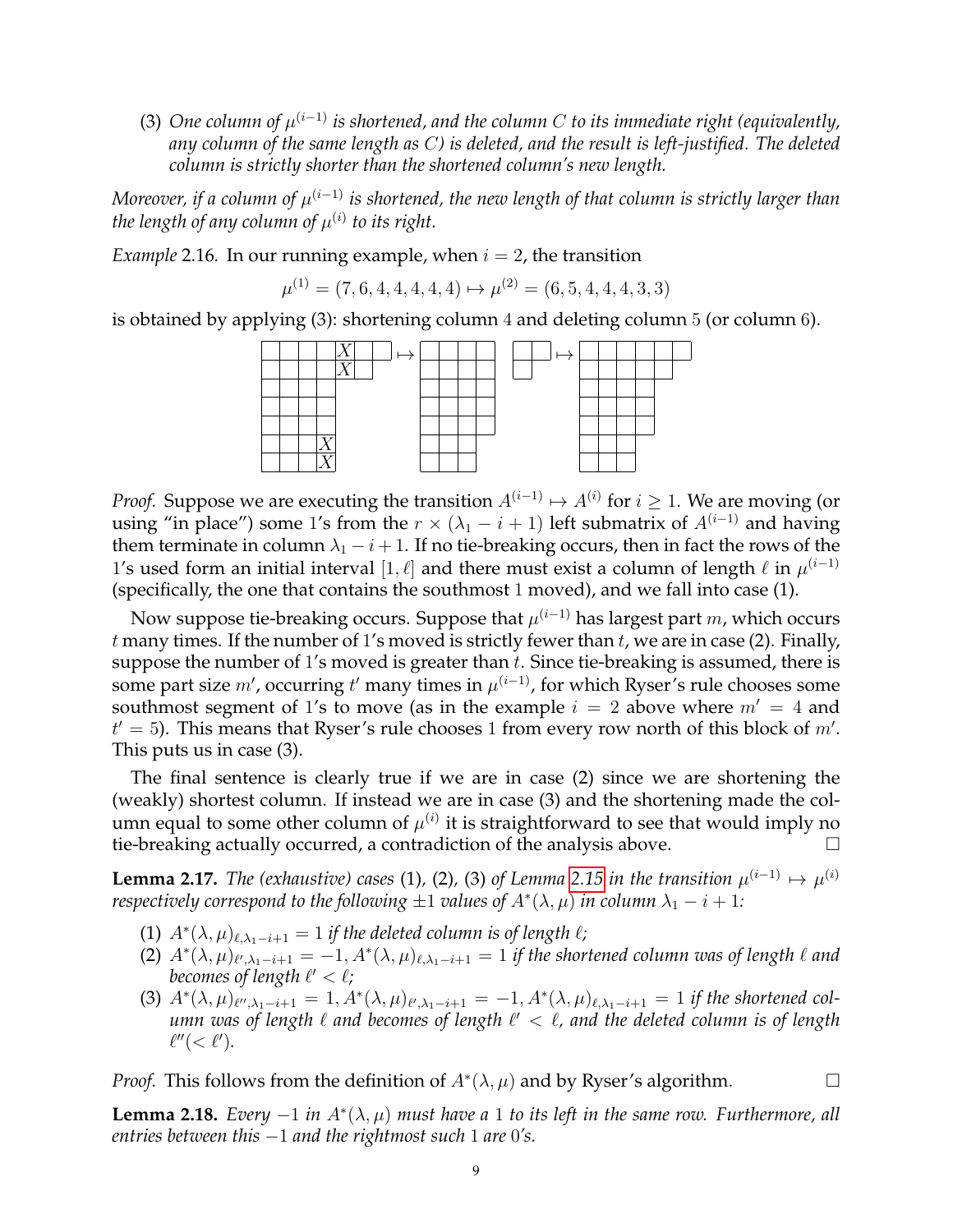*Proof.* Suppose  $A^*(\lambda, \mu)_{\ell', \lambda_1 - i + 1} = -1$ . By Lemma [2.17](#page-8-1) a column  $C$  in  $\mu^{(i-1)}$  of length  $\ell > \ell'$  was shortened to length  $\ell'$  at the step  $A^{(i-1)} \mapsto A^{(i)}$  of Ryser's algorithm. The final sentence of Lemma [2.15](#page-7-2) says that at each later stage no column of  $\mu^{(i+k)}$  (for  $k\geq 0$ ) can shorten to length  $\ell'$  until column  $C$  is further shortened or deleted. Hence, by cases (2) and (3) of Lemma [2.17](#page-8-1) no  $-1$  will appear left of our  $-1$  until column C is shortened/deleted. On the other hand, *every* column is eventually shortened/deleted. When this occurs, by Lemma [2.17\(](#page-8-1)1), the desired 1 will appear.  $\Box$ 

*Definition* 2.19.  $A^*(\lambda, \mu)$  is *\*-reducible* if there exists a nontrivial subset S of the columns whose sum  $v^*$  satisfies  $0 \le v_i^* \le \mu_i^*$  for all  $i$ .

<span id="page-9-2"></span>**Proposition 2.20.**  $A^*(\lambda, \mu)$  *is* \*-reducible *if and only if*  $A(\lambda, \mu)$  *is reducible.* 

*Proof.* Suppose  $A^*(\lambda, \mu)$  is \*-reducible; let S be the witnessing subset. Let v be the sum of the columns of S in  $A(\lambda, \mu)$ . Now

$$
v^* \in \mathbb{Z}_{\geq 0}^r \iff v \in \mathsf{Par}_r.
$$

Similarly let  $v^c$  be the sum of the columns of  $S^c$  in  $A(\lambda, \mu)$ . We have

$$
\mu^* - v^* \in \mathbb{Z}_{\geq 0}^r \iff v^c \in \mathsf{Par}_r.
$$

Thus, S witnesses  $A(\lambda, \mu)$  being reducible. The converse proof reverses this argument.  $\Box$ 

<span id="page-9-0"></span>**Proposition 2.21.**  $G(\lambda, \mu)$  has exactly  $\mu_i^*$  sources in row *i*, and they are all 1's in  $A^*(\lambda, \mu)$ .

*Proof.* By Lemma [2.18](#page-8-0) and the definition of  $G(\lambda, \mu)$  any source must correspond to a 1. Now since the sum of the entries in row *i* of  $A^*(\lambda,\mu)$  is  $\mu_i^*$ . Each  $-1$  in that row can be paired with the 1 closest to its left (which exists by Lemma [2.18\)](#page-8-0). There is a surplus of  $\mu_i^*$ -many unpaired 1's. These are the  $\mu_i^*$ -many sources.

<span id="page-9-1"></span>**Proposition 2.22.** The undirected graph structure of  $G(\lambda, \mu)$  is a forest that is planar (with re*spect to the specified embedding).*

*Proof.* For the forest claim, we show there is no undirected cycle. Assume otherwise and such a cycle C exists in  $G(\lambda, \mu)$ . No horizontal arc of  $G(\lambda, \mu)$  points to the right. Therefore, it follows that some vertex  $v$  of  $\mathcal C$  has two distinct arcs pointing away from  $v$ . But, by construction, no vertex of  $G(\lambda, \mu)$  has this property, a contradiction.

Assume for the sake of contradiction that two edges of  $G(\lambda, \mu)$  cross over each other. Locally, the two possible configurations look like:

A ∗ (λ, µ) = · · · · · · · · · · · · · · · · · · · · · 1 · · · · · · · · · · · · · · · · · · · · · · · · 1 · · · −1 · · · · · · · · · · · · · · · · · · · · · · · · −1 · · · · · · , · · · · · · · · · · · · · · · · · · · · · −1 · · · · · · · · · · · · · · · · · · · · · · · · 1 · · · −1 · · · · · · · · · · · · · · · · · · · · · · · · 1 · · · · · · λ<sup>1</sup> − j + 1 λ<sup>1</sup> − j + 1 ` 0 b a

In either case, the horizontal edge is in row  $\ell'$  and the vertical edge is in column  $\lambda_1$  –  $j+1$ . The horizontal edge implies, by Lemma [2.17](#page-8-1) that  $\mu^{(j-1)}$  has a column of length  $\ell'.$ However, the vertical edge implies, respectively that in the transition from  $\mu^{(j-1)}$  to  $\mu^{(j)}$ ,

(1) a column of length  $b' > b$  is shortened to length  $b > \ell'$ , and a column of length  $a < l'$  is deleted; or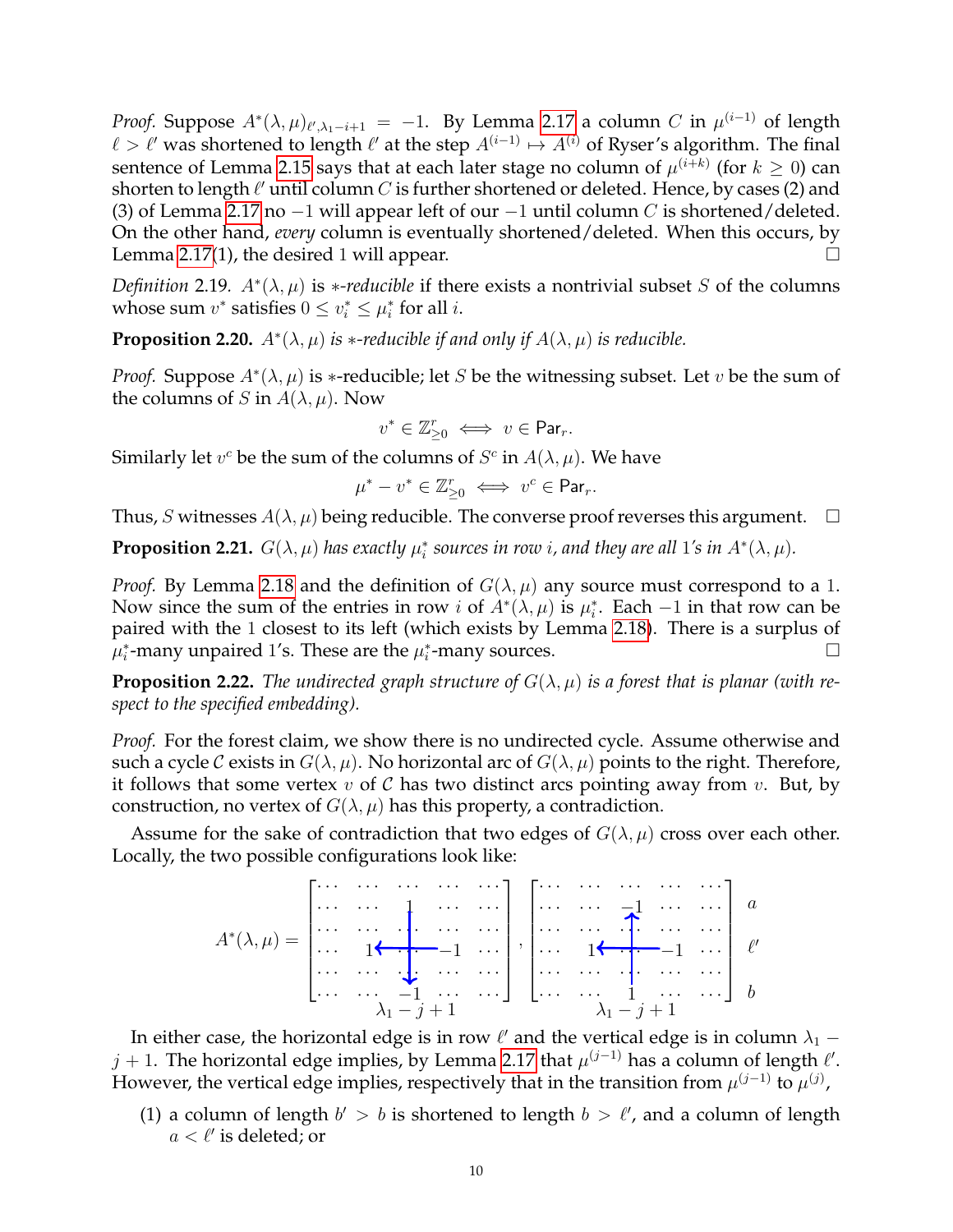(2) a column of length  $b > l'$  is shortened to length  $a < l'$ .

By Lemma [2.15,](#page-7-2) neither of these is possible, a contradiction. Hence  $G(\lambda, \mu)$  is planar.  $\Box$ 

<span id="page-10-0"></span>**Lemma 2.23.** Let  $u, v$  be vertices of  $G(\lambda, \mu)$  with  $col(v) < col(u)$ . Let  $u = v_0, v_1, \ldots, v_N = v$ *be distinct vertices of an undirected path* P *from* u *to* v*. No step of this path moves right (*i.e., *"backwards") on a horizontal arc*  $v_i \leftarrow v_{i+1}$  *where* col $(v_{i+1}) > \text{col}(v)$ .

*Proof.* Suppose a path P exists with this backwards step  $v_i \leftarrow v_{i+1}$ . Then since col $(v_{i+1})$ col(v), there must exist a later step that uses a leftward (*i.e.*, "forward") move along a horizontal arc  $v_{i+1} \leftarrow v_i$  (for some  $j > i$ ). Since this orientation change occurs, for some  $i < k \leq j$ , P uses a backwards step  $v_{k-1} \leftarrow v_k$  followed by a forward step  $v_k \rightarrow v_{k+1}$ (possibly on a vertical arc). Since all the vertices  $v_t$  are distinct, we conclude  $v_k$  has outdegree at least two. However no vertex in  $G(\lambda, \mu)$  has this property, a contradiction.  $\Box$ 

<span id="page-10-3"></span>**Lemma 2.24.**  $G(\lambda, \mu)$  *is connected if and only if there is a horizontal arc emanating from every column in*  $G(\lambda, \mu)$  *except the leftmost one.* 

*Proof.* ( $\Leftarrow$ ) Suppose there is a horizontal arc beginning in every column C in  $G(\lambda, \mu)$  that is not the leftmost one. This means, for every vertex  $v \in C$  there is a directed path from v to some vertex u such that  $col(u) < col(v)$ . By iterating this, we obtain a directed path from  $v$  to  $s$ , the unique vertex in column 1. Our choice of  $v$  was arbitrary, so there is a directed path from any vertex to s, and so s is in the same connected component as all other vertices. Hence  $G(\lambda, \mu)$  is connected.

( $\Rightarrow$ ) Suppose there is some (not leftmost) column C such that C has no horizontal edge emanating from it. We wish to show  $G(\lambda, \mu)$  is not connected. Assume otherwise. Let  $u \in C$ , and say that v is a vertex with col(v)  $<$  col(u). Since  $G(\lambda, \mu)$  is connected, there exists an undirected path  $P$  from  $u$  to  $v$ . Since column  $C$  has no horizontal edges coming out of it, and all horizontal edges point left, the first horizontal step in  $P$  is to the right. Since col $(v) <$  col $(u)$ , Lemma [2.23](#page-10-0) says P does not exist, a contradiction.

<span id="page-10-2"></span>**Lemma 2.25.** If  $G(\lambda, \mu)$  is not connected, any connected component  $G'$  is a conservative subtree.

*Proof.* In view of  $(C.1)$ , it suffices to prove that whenever a vertical arc is in  $G'$ , all vertical arcs of  $G(\lambda, \mu)$ , in the same column, also appear. This follows from Lemma [2.14,](#page-7-3) the connectedness of G' and  $G(\lambda, \mu)$ 's definition.

<span id="page-10-1"></span>**Proposition 2.26.** If  $G(\lambda, \mu)$  has a conservative subtree then  $A^*(\lambda, \mu)$  is  $*$ -reducible.

*Proof.* Let G' be a conservative subtree of  $G(\lambda, \mu)$ , and let S be the set of columns containing vertices of  $G'$ . Suppose u is a vertex that is not a sink or source. Since  $G'$  is by definition connected, by construction of  $G(\lambda, \mu)$ , u is incident to one horizontal arc. Let  $u'$ be the other vertex of this arc. In any directed path of  $G'$ , the vertices alternate from  $-1$  to 1. Therefore, the entries of  $A^*(\lambda, \mu)$  corresponding to u and u' are of opposite sign. Hence, if  $v^*$  is the sum of the columns of S, the entries of  $A^*(\lambda, \mu)$  associated to u will cancel.

It remains to check the contribution of sources and sinks to  $v^*$ . There are two cases.

Case 1: (G' is of type (C.1)) Every vertex of G' that is not a source of  $G(\lambda, \mu)$  is incident to exactly one horizontal arc, so when adding up the columns of  $S$ , the only  $\pm 1$  values that do not cancel out are the sources of G'. However, these are all sources of  $G(\lambda, \mu)$ , so by Proposition [2.21](#page-9-0) they contribute at most  $\mu_i^*$  1's to row *i*. Hence  $v_i^* \leq \mu_i^*$ . This says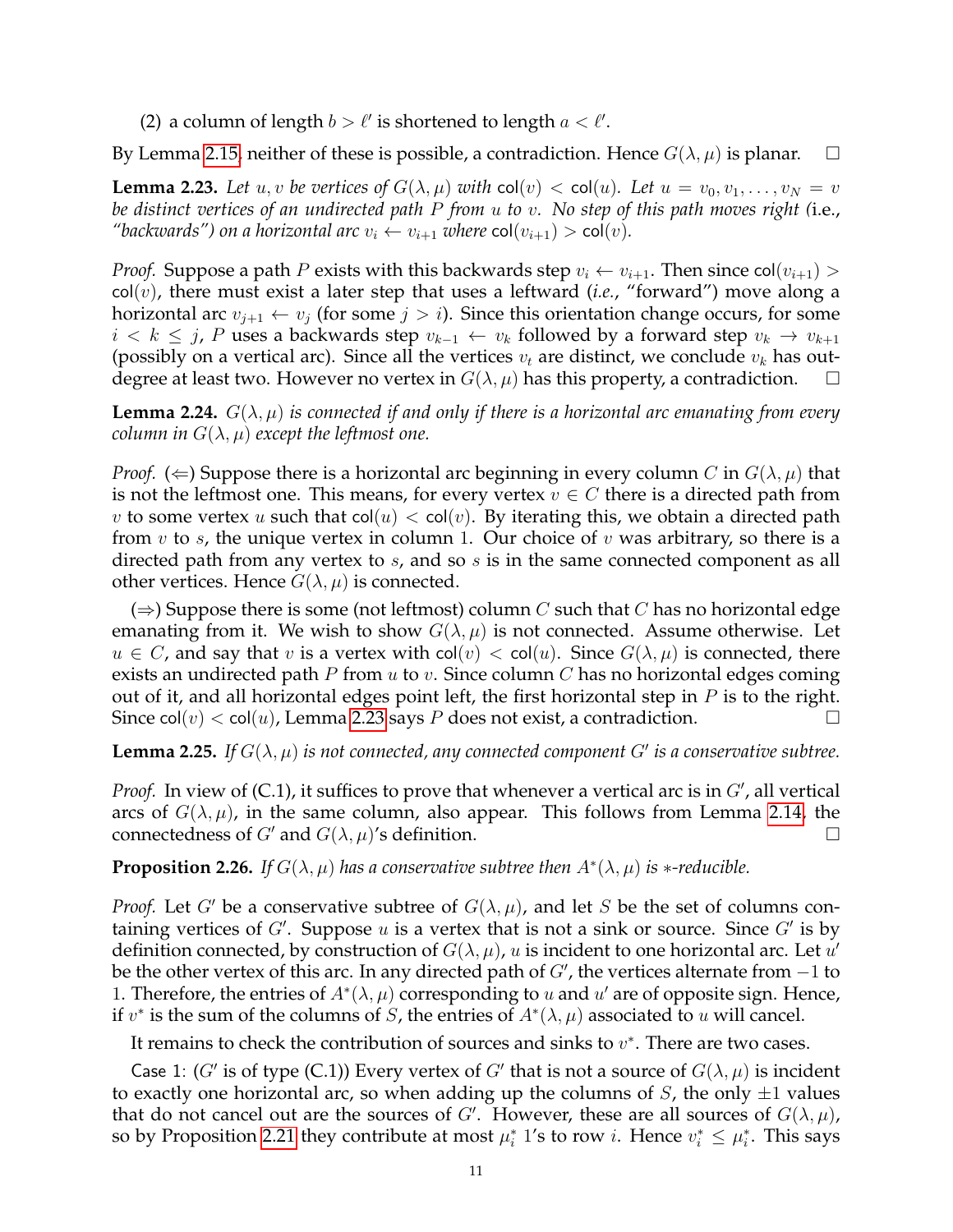$A^*(\lambda,\mu)$  is \*-reducible provided  $S \subsetneq [\lambda_1] := \{1,2,\ldots,\lambda_1\}$ . Indeed this is the case since if  $S = [\lambda_1]$  then G' contains a vertex in each column. Then since all vertices in a column are connected, we would see that  $G' = G(\lambda, \mu)$  which is a contradiction.

Case 2: ( $G'$  is of type (C.2)) The only vertices in  $G'$  that are not incident to a horizontal arc in  $G'$  are the sink and the sources. All other vertices of  $G'$  are incident to a unique horizontal arc. By the definition of  $(C.2)$ , one of the sources is a 1 that is in the same row as the unique sink, which is a  $-1$  in  $A^*(\lambda,\mu).$  As a result, the only values that do not cancel out when adding the columns in  $S$  are the other sources of  $G'$ . Since these vertices are also sources of G, by appeal to Proposition [2.21](#page-9-0) (as in Case 1), we see  $A^*(\lambda,\mu)$  is \*-reducible, provided  $S \subsetneq [\lambda_1]$ . To see this proper containment holds, notice that the first column of  $\bar{A}^*(\lambda,\mu)$  contains a single 1 and hence must correspond to a sink vertex  $q.$  Since  $G'$  has a unique sink (which is a −1), q is not in G' and thus  $1 \notin S$ .

In fact the converse is true; see Theorem [3.6.](#page-14-0)

*Example* 2.27. Our conservative subtree uses  $S = \{2, 3, 4, 8\}$ . The reader can check that with this  $S$ ,  $A^*(\lambda, \mu)$  is \*-reducible, with

$$
v = (0, 1, 0, 0, 0, 0, 2)^{T} \le \mu^* = (0, 3, 0, 0, 0, 0, 4)^{T}.
$$

*Conclusion of the proof of Theorem [2.8:](#page-6-1)* The first claim about the planar forest structure of  $G(\lambda, \mu)$  is Proposition [2.22.](#page-9-1) The second claim follows from Proposition [2.26,](#page-10-1) Proposition [2.20,](#page-9-2) and Proposition [2.11.](#page-7-1)

# 3. PROOF OF THE WIDTH BOUND (THEOREM [1.4\)](#page-2-1)

<span id="page-11-0"></span>Our main application of Theorem [2.8](#page-6-1) is to prove Theorem [1.4.](#page-2-1) First let us state some facts we will need:

<span id="page-11-1"></span>**Lemma 3.1.** If a column of  $G(\lambda, \mu)$  of (matrix index) c contains exactly one vertical arc, and in *addition the arc's northmost endpoint is in row n, there is no horizontal arc*  $y \leftarrow x$  *(necessarily leftward)* such that  $row(x) = row(y) < n$  *with*  $col(x) > c$  *and*  $col(y) \leq c$ *.* 

*Proof.* Since there is only a single vertical arc, this means that at step  $\lambda_1 - c + 1$  of Ryser's algorithm, a column  $C$  in  $\mu^{(\lambda_1 - c)}$  is shortened to length  $n$  (in  $\mu^{(\lambda_1 - c + 1)}$ ), and no other col-umn was deleted. Therefore, we must fall into Lemma [2.15\(](#page-7-2)2). Thus  $C$  is the rightmost and shortest column in  $\mu^{(\lambda_1 - c)}$ .  $C$  remains the shortest in  $\mu^{(\lambda_1 - c + 1)}$ . However, existence of the arc  $y \leftarrow x$  implies that at step  $\lambda_1 - c + 1$  of the algorithm, there is a shorter column in  $\mu^{(\lambda_1-c)}$  of length row $(x)$  = row $(y)$  < *n*. This contradicts the previous sentence.  $□$ 

<span id="page-11-2"></span>**Lemma 3.2.** *Suppose*  $G(\lambda, \mu)$  *has a source s. There is no vertical arc of the form:* 

(a) 
$$
\uparrow
$$
 with row(x) > row(s) and row(y)  $\leq$  row(s); or  
\n $\downarrow$   
\n(b)  $\downarrow$  with row(x) < row(s) and row(y)  $\geq$  row(s),

*such that*  $col(x) = col(y) > col(s)$ *.* 

*Proof.* By Proposition [2.21,](#page-9-0) since s is a source, it corresponds to a 1. We claim that at step  $t_1 = \lambda_1 - \text{col}(x) + 1$  of Ryser's algorithm, there is a column C of length row(s) that is unaltered by the step. Indeed, what we know is that at step  $t_2 = \lambda_1 - \text{col}(s) + 1$  there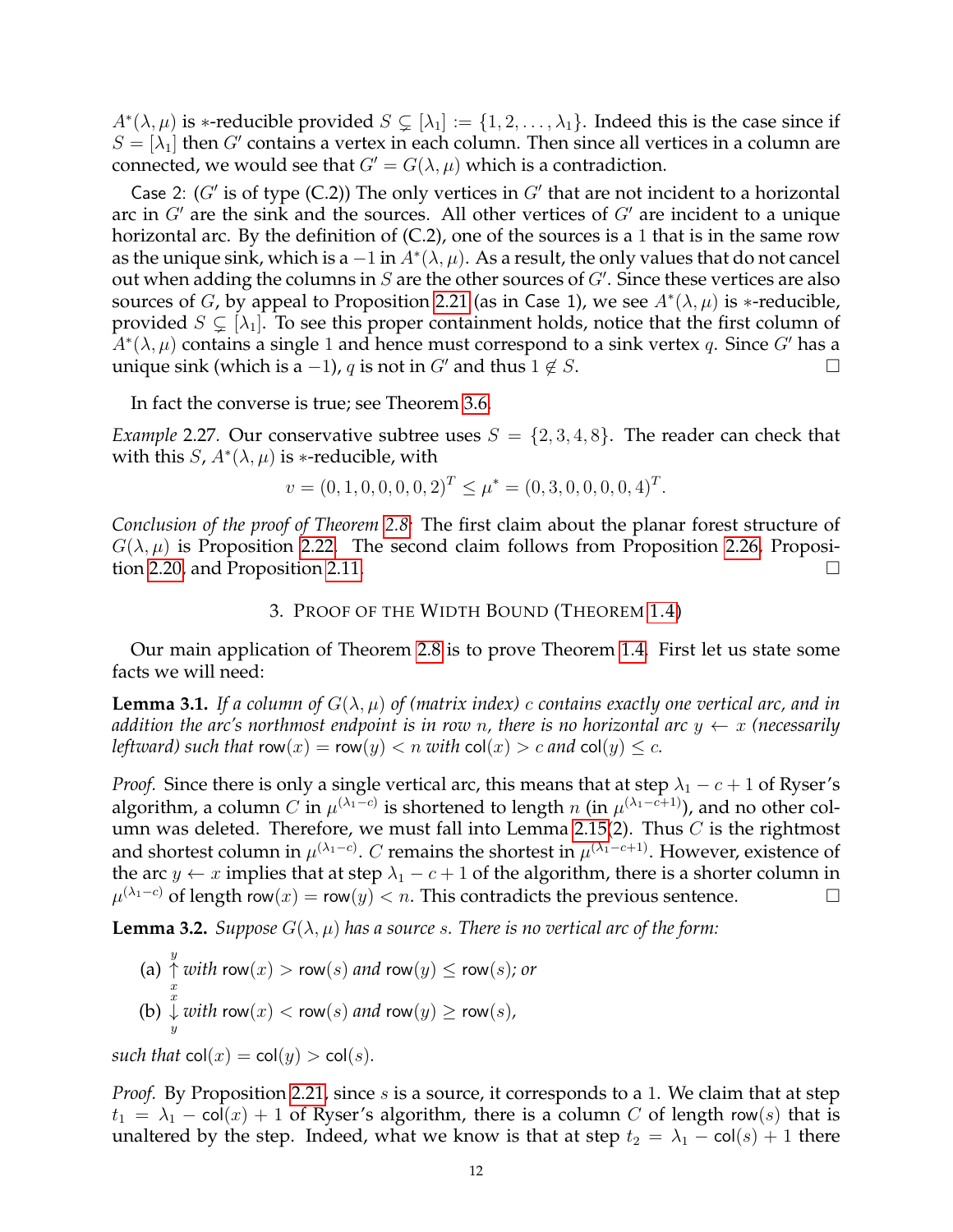is a column of length row(s). If no such column exists at step  $t_1$ , then between step  $t_1$ and step  $t_2$  some longer column must have been shortened, at step  $t'$ , to length row $(s)$ which is then shortened or deleted at step  $t_2$ . This implies  $A^*(\lambda, \mu)_{\text{row}(s), \lambda_1 - t' + 1} = -1$  and  $A^*(\lambda,\mu)_{\mathsf{row}(s),\lambda_1-t+1}=0$  for  $t' < t < t_2$ . However, we know  $A^*(\lambda,\mu)_{\mathsf{row}(s),\lambda_1-t_2+1}=1$  which implies *s* is not a source, a contradiction.

Suppose a vertical arc of type (a) occurs. Then examining the possibilities of Lemma [2.17,](#page-8-1) we conclude that some column of length row $(x)$  > row $(s)$  in  $\mu^{(t_1-1)}$  was shortened and is now (in  $\mu^{(t_1)}$ ) shorter/equal in length than  $C.$  This contradicts the last sentence of Lemma [2.15.](#page-7-2) Hence an arc of type (a) cannot occur.

Now suppose a vertical arc of type (b) occurs. By Lemma [2.17](#page-8-1) there must be another vertical arc y ↑  $x^{\prime}$ in col $(x) = \mathsf{col}(y)$ . Thus at step  $t_1$  we must be in case (3) of Lemma [2.15.](#page-7-2) However, in  $\mu^{(t_1)}$ , the shortened column  $S$  has length row $(y) >$  row $(s)$  and the column  $D$ deleted in  $\mu^{(t_1-1)}$  is of length row $(x) <$  row $(s).$  Therefore  $D$  cannot be of length equal to the one to the immediate right of  $S$  (since  $C$  is in-between), as demanded by Lemma [2.15\(](#page-7-2)3), a contradiction. Hence no arc of type (b) can occur either.

First suppose that  $\lambda_1 > r$ . If  $G(\lambda, \mu)$  is not connected, let G' be any connected component. Then  $G'$  is a conservative subtree by Lemma [2.25](#page-10-2) and we are done by Theorem [2.8.](#page-6-1)

Therefore we may assume  $G(\lambda, \mu)$  is connected. Therefore, Lemma [2.24](#page-10-3) says every column other than the leftmost one has a leftward horizontal arc coming out of it. That is, there at least  $\lambda_1$  − 1 horizontal arcs. No horizontal arc appears in the bottom row (since  $A^*(\lambda, \mu)$  has no  $-1$ 's in that row). Hence the arcs appear in at most  $r-1$  rows. Since we assume  $\lambda_1 - 1 > r - 1$ , by pigeonhole, some row contains two horizontal arcs  $u \to u'$  and  $v \rightarrow v'$ . We may suppose  $v \rightarrow v'$  is to the left of  $u \rightarrow u'$ .

<span id="page-12-1"></span>**Lemma 3.3.** If there exist vertices  $u', v \in G(\lambda, \mu)$  such that v is  $a - 1$ ,  $u'$  is a 1, row(v) = row(u') *and*  $\text{col}(v) < \text{col}(u')$ , then  $G(\lambda, \mu)$  has a conservative subtree.

*Proof.* If  $G(\lambda, \mu)$  is not connected, then we are done by Lemma [2.25.](#page-10-2) Therefore, we can assume that  $G(\lambda, \mu)$  is connected.

<span id="page-12-0"></span>**Claim 3.4.** *There is a directed path from u' to v in*  $G(\lambda, \mu)$ *.* 

*Proof of Claim* [3.4:](#page-12-0) Suppose not. Since  $G(\lambda, \mu)$  is connected, there is an *undirected* path (with distinct vertices)  $P^+$  from u' to v. We assert that  $P^+$  looks like the one in Figure [1](#page-13-0) (or its vertical reflection, for which our argument is the same, only flipped, except that we apply the definition of  $G(\lambda, \mu)$  whenever we refer to Lemma [3.1](#page-11-1) in that case). More precisely, let P be the initial part of  $P^+$  from  $u'$  to 1 (in Figure [1,](#page-13-0) this is represented by the dashed blue lines). We claim  $P$  is a *directed path* from  $u'$  to 1. These assertions about  $P^+$  and  $P$  are straightforward by inspecting the definition of  $G(\lambda, \mu)$  and Lemmas [2.14,](#page-7-3) [2.18](#page-8-0) and [2.23.](#page-10-0) Let R be the region (strictly) bounded from above by  $P$ , (weakly) bounded from the left and right by the columns of  $v$  and  $u'$ , respectively, and unbounded from below.

Consider the induced subgraph  $\overline{G}$  of  $G(\lambda, \mu)$  consisting of all vertices that have a directed path to v. Let s be the unique vertex of  $\overline{G}$  in R that is northmost then rightmost among all choices (such an s exists since v itself is in  $R$ ).

Observe that s corresponds to a 1 in  $A^*(\lambda, \mu)$ : otherwise if it corresponds to a -1, it must have a vertical arc  $e$  coming into it (Lemma [2.14\)](#page-7-3). If  $e$  comes from above, and is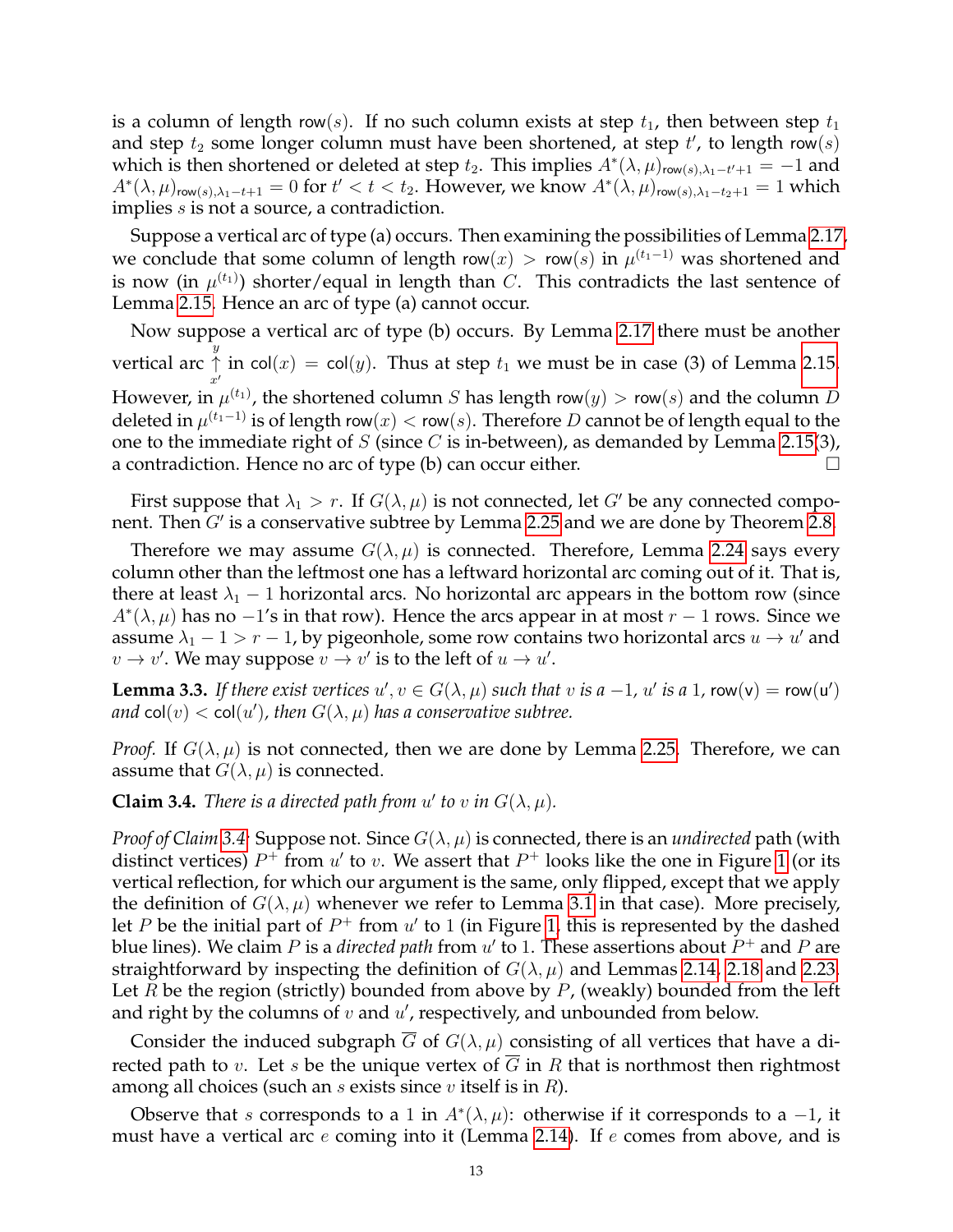

<span id="page-13-0"></span>FIGURE 1. Proof of Claim [3.4](#page-12-0). The column containing the depicted  $\pm 1$ 's is strictly left of  $col(v)$ .

entirely inside R, then we contradict the maximality of s. If the other endpoint x is on  $P$ then there is a directed path  $u' \dashrightarrow x \dashrightarrow s \dashrightarrow v$ , which contradicts the assumption of this argument. Finally if neither is true, we contradict Theorem [2.8](#page-6-1) (planarity of  $G(\lambda, \mu)$ ). If  $e$  only comes into  $s$  from below, then by Lemma [2.14](#page-7-3) this is the unique vertical arc in its column, and we contradict Lemma [3.1.](#page-11-1)

By a similar argument to the previous paragraph, s is a source, since otherwise there is a horizontal arc coming into s from the right, and we would either violate the maximality of s, planarity of  $G(\lambda, \mu)$ , or the initial assumption that there is no path from  $u'$  to  $v$ .

We assert row(s)  $<$  row(v): Since v corresponds to a -1, by Proposition [2.21,](#page-9-0) it is not a source, and hence has a vertical arc  $e$  entering it (it cannot be a horizontal arc because of the definition of  $G(\lambda, \mu)$ ). By Lemma [3.1](#page-11-1) and the presence of P, in fact v must have two vertical arcs entering  $v$ . Thus one of these points down, and the assertion follows.

Finally, since  $P$  starts at

$$
\mathsf{row}(u') = \mathsf{row}(v) > \mathsf{row}(s)
$$

and rises strictly above row(s) (since s is in R), there is a vertical edge of P which together with the source *s* violates Lemma [3.2,](#page-11-2) completing the proof of the Claim.

Let G' be the subgraph of  $G(\lambda, \mu)$  induced by u' and all vertices that have a directed path to  $v$  that does not go through  $u'$ . We claim that this  $G'$  falls into (C.2) of the definition of conservative subtree. G' is a nontrivial subgraph of  $G(\lambda, \mu)$  since v must point to a vertex that is not included in  $G'$ , because we assume v is a  $-1$  and by Lemma [2.18.](#page-8-0) By Claim [3.4,](#page-12-0)  $G'$  is connected (as an undirected graph). Notice that if any vertical arc appears in  $G'$ , it follows from Lemma [2.14](#page-7-3) that all vertical arcs of  $G(\lambda, \mu)$  in that column do. By construction  $v$  is the unique sink of  $G'$  and  $u'$  provides the source in the same row, as demanded by (C.2). Finally, if s' is a source of G', it must be a source of  $G(\lambda, \mu)$  since otherwise any vertex x such that  $x \to s'$  is an arc would also be in G'. Thus  $G(\lambda, \mu)$  has a conservative subtree, and we are done with the proof of the Lemma.

By applying Lemma [3.3](#page-12-1) to u' and v, we have that  $G(\lambda, \mu)$  has a conservative subtree, and so we are done by Theorem [2.8.](#page-6-1) We are thus finished the proof in the case  $\lambda_1 > r$ .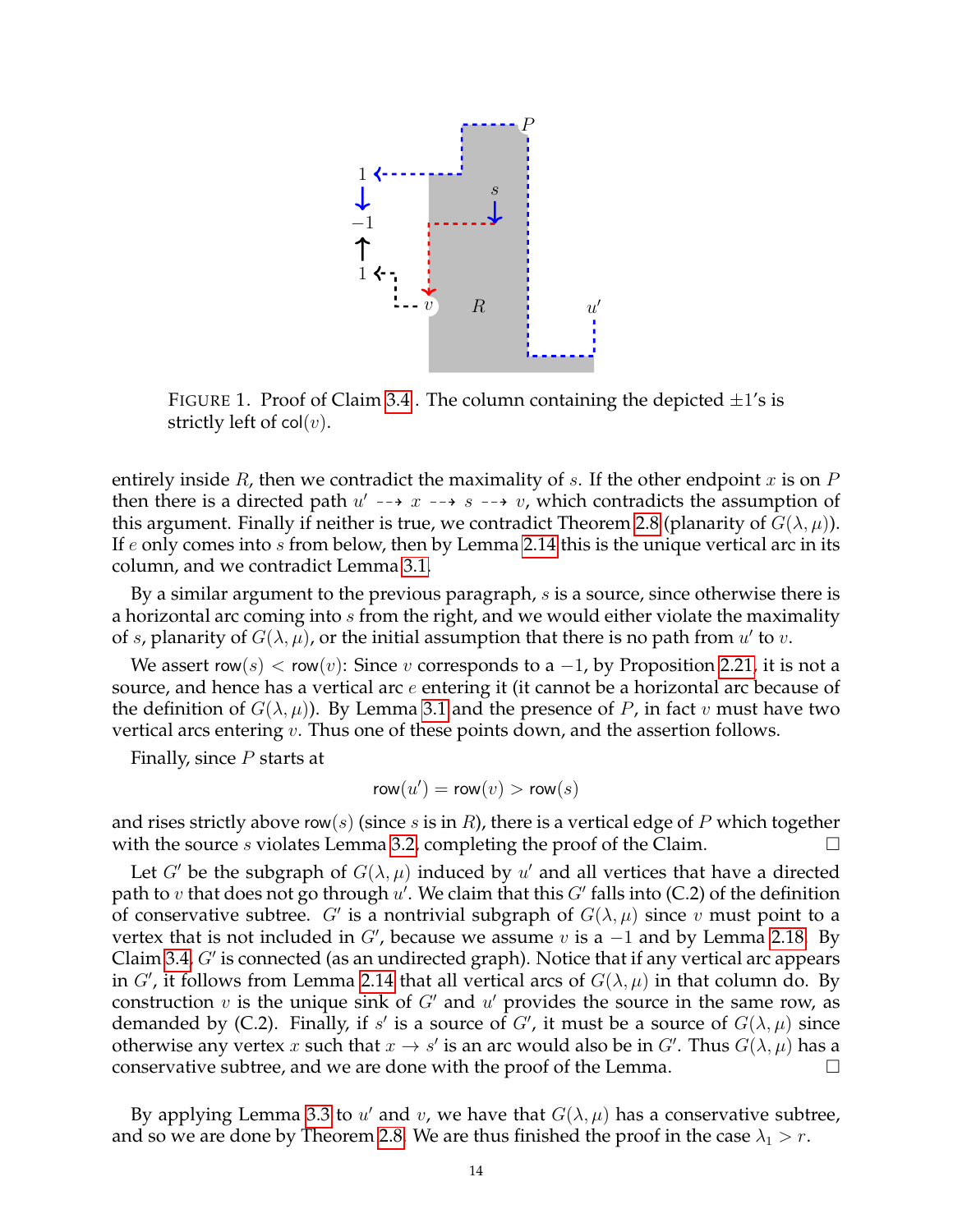Now suppose  $\lambda_1 = r$  and  $(\lambda, \mu) \in K$ ostka $\frac{1}{r}$  is in the Hilbert basis. We claim that  $\mu$ is a rectangle. Suppose not. We may assume  $G(\lambda, \mu)$  is connected by Lemma [2.25](#page-10-2) and Theorem [2.8.](#page-6-1) If there exist two horizontal arcs in the same row, we are done by Lemma [3.3.](#page-12-1) Otherwise, there is *exactly* one horizontal arc in each row (except the last one): to see this use Lemma [2.24](#page-10-3) and the assumption that there are  $\lambda_1 - 1 = r - 1$  columns. But since  $\mu$ is not a rectangle, by Proposition [2.21,](#page-9-0) one of these rows also contains a source of  $G(\lambda, \mu)$ . Let u' be the source and let  $v' \leftarrow v$  be the horizontal arc in the same row. Hence v is a  $-1$  so there must be a vertical arc in col $(v)$  that ends at v. Thus, if col $(v) > col(u')$  then we contradict Lemma [3.2.](#page-11-2) Therefore  $col(v) < col(u')$ . Now apply Lemma [3.3](#page-12-1) to obtain a conservative subtree, which implies  $(\lambda, \mu)$  is not a Hilbert basis element (Theorem [2.8\)](#page-6-1), a contradiction.

Thus, the next lemma finishes the  $\lambda_1 = r$  case.

**Lemma 3.5.** *Suppose*  $(\lambda, \mu) \in \mathsf{Kostka}_r^\mathbb{Z}$ ,  $\lambda_1 = r$ , and  $\mu$  is a rectangle. If  $\lambda$  is not a rectangle, then  $(\lambda, \mu)$  *is not a Hilbert basis element.* 

*Proof.* Let s be the length of the columns of  $\mu$ . Write the lengths of the columns of  $\lambda$  as

$$
a_1 \ge a_2 \ge \ldots \ge a_r.
$$

Since  $\mu' \geq_{\text{Dom}} \lambda'$ ,  $a_1 \leq s$ . Moreover, if  $a_1 = s$  then  $(\lambda, \mu)$  has a decomposition with  $(\lambda^{\bullet}, \mu^{\bullet}) = ((1)^s, (1)^s)$ . So let us assume that  $a_1 < s$ .

There exists some *j* such that  $a_1 \neq a_j$ . Reorder the column lengths of  $\lambda$  as

<span id="page-14-1"></span>
$$
b_1 = a_1, b_2 = a_j, b_3 = a_2, \dots, b_j = a_{j-1}, b_{j+1} = a_{j+1}, \dots, b_r = a_r.
$$

Consider the sequence of  $r + 1$  integers

(7) 
$$
b_1, b_2, b_1 + b_2, b_1 + b_2 + b_3, \ldots, \sum_{k=1}^{r-1} b_k, \sum_{k=1}^{r} b_k = \mu_1 \cdot s.
$$

By pigeonhole, since  $r+1 > s$  there must be two of these integers with the same remainder modulo s. Moreover,

$$
b_1 \not\equiv b_2 \bmod s
$$

since  $0 < b_2 < b_1 < s$ . So the difference of our two congruent integers from [\(7\)](#page-14-1) is of the form  $\sum_{k\in I} b_k$ . Then  $(\lambda, \mu)$  has a decomposition where  $\lambda^{\bullet}$  is given columns of lengths  $b_k, k \in I$ , and  $\mu^{\bullet}$  has  $\frac{1}{s} \sum_{k \in I} b_k \in \mathbb{Z}$  columns of length s each. Since  $a_1 = b_1 \leq s$  it follows that

$$
(\mu^{\bullet})' \geq_{\text{Dom}} (\lambda^{\bullet})' \text{ and } (\mu^{\circ})' \geq_{\text{Dom}} (\lambda^{\circ})',
$$
  

$$
(\lambda^{\bullet}, \mu^{\bullet}).
$$

where  $(\lambda^{\circ}, \mu^{\circ}) = (\lambda, \mu) - (\lambda^{\bullet}, \mu^{\bullet})$ 

The proof of Theorem [1.4](#page-2-1) is now complete.

Using the results of this section and the last we derive an additional result:

<span id="page-14-0"></span>**Theorem 3.6.** *Ryser's canonical matrix*  $A(\lambda, \mu)$  *is reducible if and only if*  $G(\lambda, \mu)$  *has a conservative subtree.*

*Proof.* First, let us establish the converse to Proposition [2.26.](#page-10-1) That is we claim that if  $A^*(\lambda,\mu)$  is \*-reducible then  $G(\lambda,\mu)$  has a conservative subtree. If  $A^*(\lambda,\mu)$  is \*-reducible, there is some subset  $\emptyset \subset S \subset [\lambda_1]$  of the columns of  $A^*(\lambda, \mu)$  whose sum  $v^*$  satisfies  $0 \leq v_i^* \leq \mu_i^*$  for all  $i$ . We may assume that  $1 \not\in S$ , as otherwise we can consider  $[\lambda_1] \setminus S$ .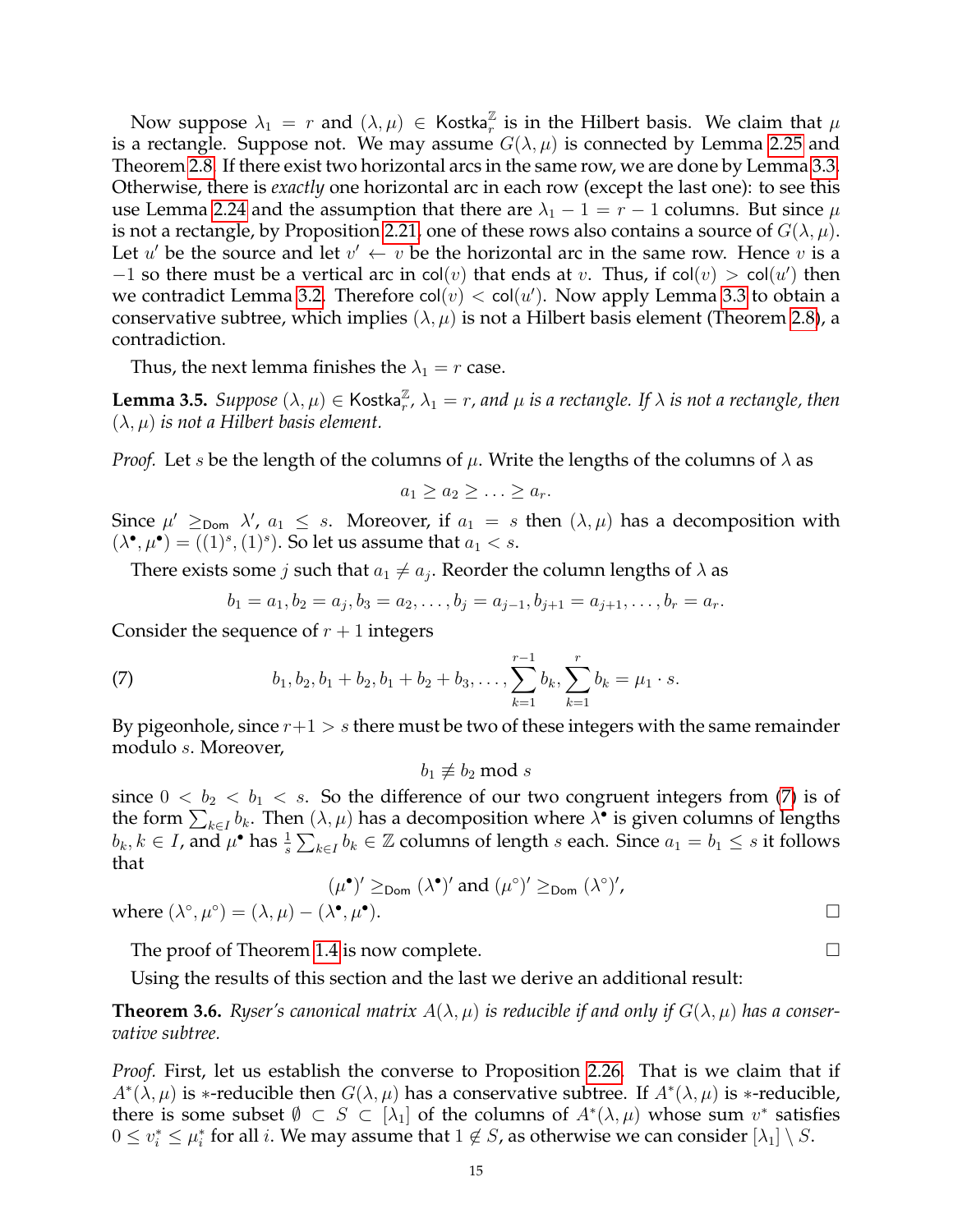If  $G(\lambda, \mu)$  is not connected, then we are done, as any connected component of  $G(\lambda, \mu)$ is a conservative subtree, by Lemma [2.25.](#page-10-2) Therefore, we can assume that  $G(\lambda, \mu)$  is connected. Lemma [2.24](#page-10-3) says that there must be a horizontal edge starting in every column besides column 1, and since every horizontal edge starts at a −1, every column except column 1 must have a  $-1$  in it. Let  $c = \min(S)$ . Since  $c > 1$ , there is some vertex in column c, denoted w, that is a -1. Since  $v_{\mathsf{row}(w)}^* \geq 0$ , there must be some vertex  $u'$  that is a 1 such that row $(w) = \mathsf{row}(u')$  and col $(u') \in S$ , so in particular col $(u') > \mathsf{col}(w)$ . As a result, Lemma [3.3](#page-12-1) implies that there is a conservative subtree, completing the argument.

The result follows by combining the above argument with Proposition [2.26](#page-10-1) and Propo-sition [2.20.](#page-9-2)

Theorem [3.6](#page-14-0) combined with Example [2.13](#page-7-0) shows that  $(\lambda, \mu)$  being reducible does not imply  $G(\lambda, \mu)$  has a conservative subtree.

#### 4. CLASSIFICATION OF THE RAYS OF THE KOSTKA CONE

<span id="page-15-0"></span>We break up the proof into two propositions. The first verifies that our candidates are indeed extremal rays. The second shows that all extremal rays are of this form.

<span id="page-15-1"></span>**Proposition 4.1.** *Let*  $a, b, \ell$  *satisfy*  $a \ge b > 0, \ell \ge 0$ *, and*  $\ell + a \le r$ *. Then* 

$$
(\lambda, \mu) = \left(\underbrace{a, \dots, a}_{b+\ell}, 0, \dots, 0; \underbrace{a, \dots, a}_{\ell}, \underbrace{b, \dots, b}_{a}, 0 \dots, 0\right)
$$

*gives an extremal ray of* Kostka<sub>r</sub>.

*Proof.* The only way to write  $(\lambda, \mu)$  as a sum of two real partitions is

$$
\sum_{i=1}^{2} \left( \underbrace{a_i, \dots, a_i}_{b+\ell}, 0, \dots, 0; \underbrace{c_i, \dots, c_i}_{\ell}, \underbrace{b_i, \dots, b_i}_{a}, 0 \dots, 0 \right)
$$

where  $a = a_1 + a_2 = c_1 + c_2$  and  $b = b_1 + b_2$  and  $c_1 \geq b_1, c_2 \geq b_2$ . Suppose that both summands belong to the cone. Then

 $\ell \cdot a_1 > \ell \cdot c_1$ 

by [\(1\)](#page-1-2) for  $t = \ell$ ; likewise

$$
\ell \cdot a_2 \geq \ell \cdot c_2.
$$

These two inequalities add to make  $\ell a = \ell a$ , so they both hold with equality. Thus  $a_1 = c_1$ and  $a_2 = c_2$  (or  $\ell = 0$ , in which case the  $c_i$  don't exist). Now we also know

$$
a_1(\ell + b) = \ell \cdot c_1 + a \cdot b_1,
$$
  

$$
a_2(\ell + b) = \ell \cdot c_2 + a \cdot b_2,
$$

which rearrange to  $a_1/b_1 = a/b$  and  $a_2/b_2 = a/b$  (independent of  $\ell$ ). Thus our two summands are parallel.

<span id="page-15-2"></span>**Lemma 4.2.** *Suppose*  $(\lambda, \mu)$  *lies on an extremal ray of* Kostka<sub>r</sub> *and that all inequalities* [\(1\)](#page-1-2) *hold strictly for*  $1 \le t < r$ . Then  $(\lambda, \mu)$  *is parallel to*  $(a^b, b^a)$  *for suitable integers*  $r \ge a \ge b > 0$ *.*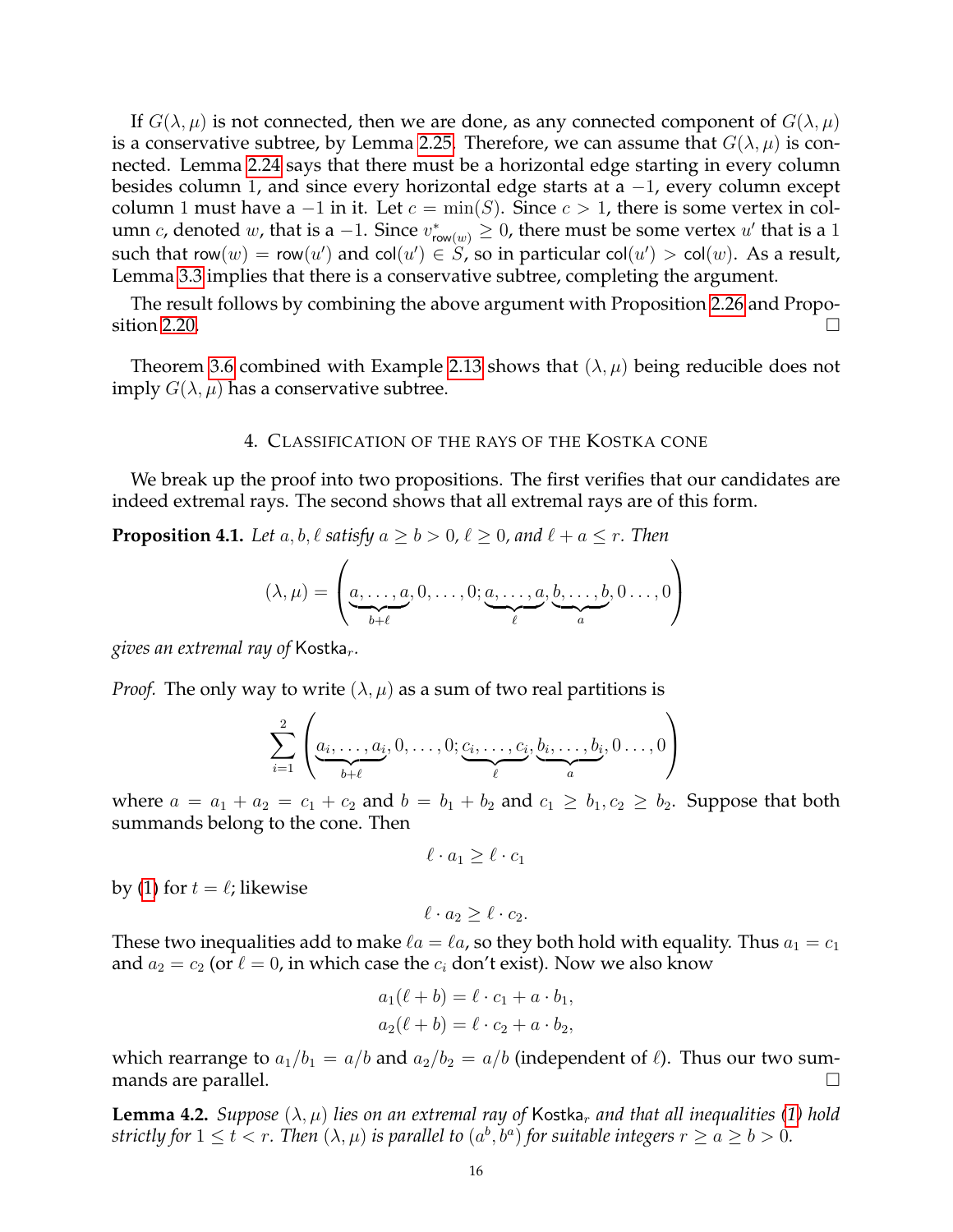*Proof.* Define b to be the length of  $\lambda$  and a that of  $\mu$ . Consider the families of real partitions

$$
\lambda_{\pm\epsilon}:=\lambda\pm\frac{1}{b}\epsilon(1^b)
$$

and

$$
\mu_{\pm\epsilon} := \mu \pm \frac{1}{a} \epsilon(1^a).
$$

Then  $|\lambda_{+\epsilon}| = |\mu_{+\epsilon}|$  (same for  $-\epsilon$ ), and  $\lambda_{\pm \epsilon}, \mu_{\pm \epsilon}$  are all real partitions for  $\epsilon > 0$  small enough. Furthermore, for  $\epsilon$  sufficiently small, all inequalities [\(1\)](#page-1-2) hold for the pairs  $(\lambda_{\pm\epsilon},\mu_{\pm\epsilon}).$ Since ( $\lambda$ ,  $\mu$ ) is extremal, it must be true that  $\lambda_{+\epsilon}$  and  $\lambda_{-\epsilon}$  are parallel and, furthermore, parallel to  $\lambda$ . This implies that, for any  $j \leq b$ ,

$$
(\lambda_j + \epsilon/b)/\lambda_j = (\lambda_1 + \epsilon/b)/\lambda_1,
$$

hence  $\lambda_1 = \lambda_j$ . Similarly,  $\mu_1 = \mu_j$  for any  $j \leq a$ . Now scale  $(\lambda, \mu)$  so that  $\lambda_1 = a$ . Since

$$
a\mu_1=|\mu|=|\lambda|=ba,
$$

we must have  $b = \mu_1$ , and the statement is proven.

*Definition* 4.3. Suppose  $\nu = (\nu_1 \geq \ldots \geq \nu_s)$  and  $\xi = (\xi_1 \geq \ldots \geq \xi_t)$  are two partitions. If  $\nu_s \geq \xi_1$ , then

$$
(\nu_1 \geq \ldots \geq \nu_s \geq \xi_1 \geq \ldots \geq \xi_t)
$$

is a partition of  $s + t$  parts, the *concatenation* of  $\nu$  and  $\xi$ , which we denote by  $\nu + \xi$ .

Combined with Proposition [4.1](#page-15-1) and Lemma [4.2,](#page-15-2) the next statement completes the proof of Theorem [1.6.](#page-2-4)

<span id="page-16-0"></span>**Proposition 4.4.** *Suppose*  $(\lambda, \mu)$  *is an extremal ray of* Kostka, *where at least one inequality* [\(1\)](#page-1-2) *with*  $t < r$  *holds with equality. Then*  $(\lambda, \mu)$  *is parallel to* 

$$
\left(\underbrace{a,\ldots,a}_{b+\ell},0,\ldots,0;\underbrace{a,\ldots,a}_{\ell},\underbrace{b,\ldots,b}_{a},0\ldots,0\right)
$$

*for suitable*  $a \geq b > 0$  *and*  $\ell \geq 0$ *.* 

*Proof.* We proceed by induction on  $r \geq 1$ . The base case  $r = 1$  is trivial. Now suppose  $r > 1$ . Take  $(\lambda, \mu)$  to lie on an extremal ray of Kostka,. For simplicity, assume that  $(\lambda, \mu) \in$ Kostka<sup> $\mathbb{Z}$ </sup> (since the inequalities defining Kostka,  $\subseteq \mathbb{R}^{2r}$  have rational coefficients, this is possible; *cf*. [\[10,](#page-23-2) §16.2]). Given that at least one inequality [\(1\)](#page-1-2) holds with equality, let J consist of the integers  $j \in \{1, \ldots, r-1\}$  such that

$$
\sum_{i=1}^{j} \lambda_i = \sum_{i=1}^{j} \mu_i
$$

.

There are two possibilities:

- (A) For all  $j \in J$ ,  $\lambda_{j+1} = 0$ .
- (B) For some  $j \in J$ ,  $\lambda_{j+1} > 0$ .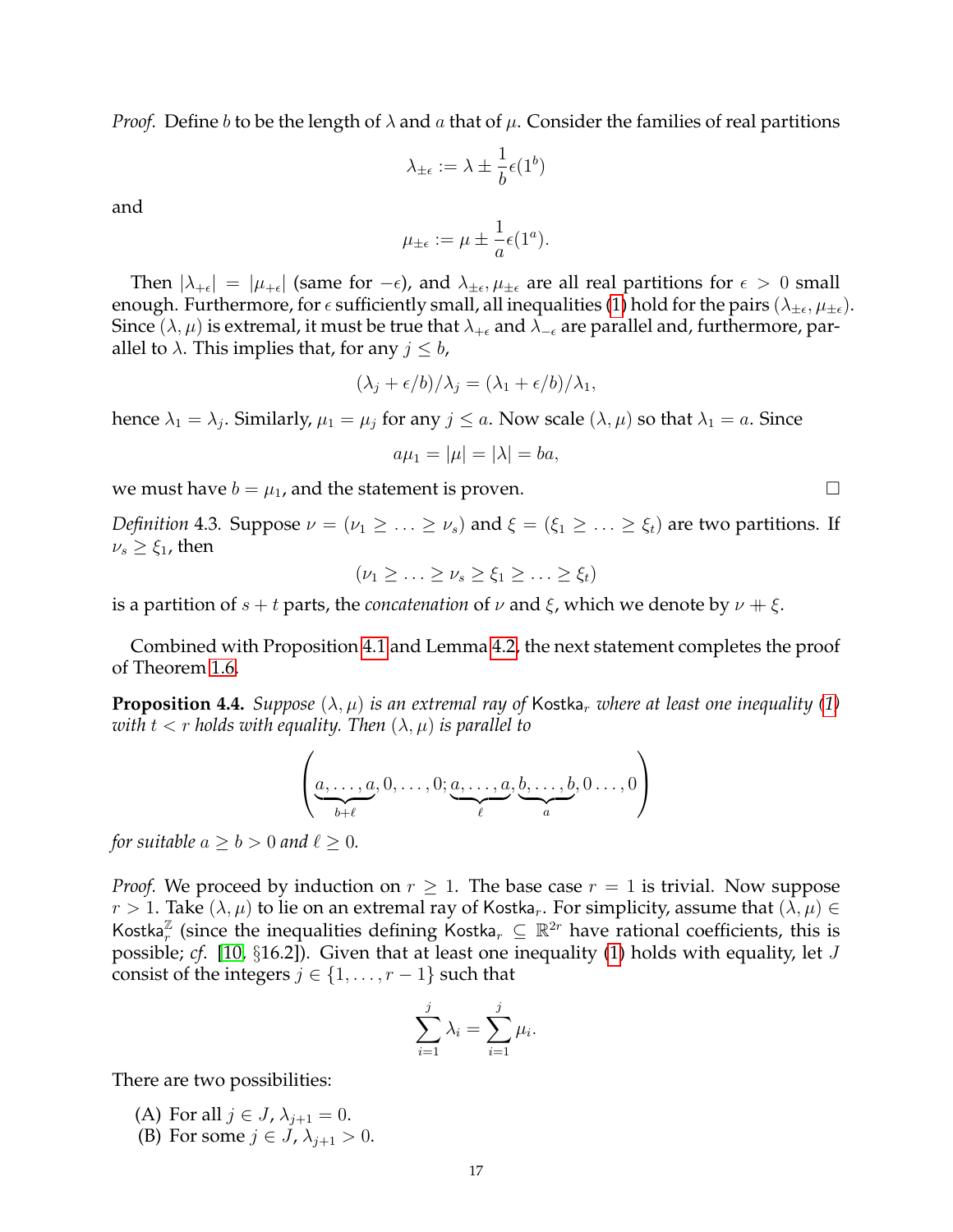In case (A), take  $r' = \min J$ . Note that  $\lambda_{r'+1} \geq \mu_{r'+1}$  by [\(1\)](#page-1-2) for  $t = r'+1$ , so  $\lambda_k = \mu_k = 0$  for all  $r' + 1 \leq k \leq r$ . Then  $(\lambda, \mu)$  comes from Kostka<sub>r'</sub> by appending trailing 0s. Furthermore, the inequalities [\(1\)](#page-1-2) hold strictly for all  $1 \leq j < r'$ , so  $(\lambda, \mu) = (a^b, b^a)$ , after scaling, by Lemma [4.2.](#page-15-2)

Now assume we are in case (B). Pick any  $j \in J$  with  $\lambda_{i+1} > 0$ . Therefore  $\lambda_i > 0$  as well. Set  $\lambda_{\le j}$  to be the partition consisting just of  $\lambda_1,\ldots,\lambda_j.$  Let  $\lambda_{>j}$  be the rest of  $\lambda.$  That is,

$$
\lambda = \lambda_{\leq j} + \lambda_{>j}.
$$

Likewise,  $\mu = \mu_{\leq i} + \mu_{\geq i}$ . Define rational partitions

$$
\lambda^{(1)} := (1^j) + \left(\frac{1}{\lambda_j}\right) \lambda_{>j}
$$

$$
\lambda^{(2)} := (\lambda_{\leq j} - (1^j)) + \left(\frac{\lambda_j - 1}{\lambda_j}\right) \lambda_{>j};
$$

note that  $\lambda=\lambda^{(1)}+\lambda^{(2)}.$  The sequence  $\lambda^{(1)}$  is a rational partition since

$$
1\geq \frac{1}{\lambda_j}\lambda_{j+1}.
$$

Likewise  $\lambda^{(2)}$  is nonincreasing since

<span id="page-17-2"></span>
$$
\lambda_j - 1 \ge (\lambda_j - 1) \cdot \frac{\lambda_{j+1}}{\lambda_j}.
$$

Furthermore,  $\lambda^{(2)}$  has no negative entries since  $\lambda_j-1\geq 0$  ( $\lambda_j$  is an integer greater than 0), so  $\lambda^{(2)}$  is a rational partition.

Observe that

$$
\mu_j \geq \lambda_j
$$

since

(9) 
$$
\sum_{i=1}^{j} \lambda_i = \sum_{i=1}^{j} \mu_i \text{ and } \sum_{i=1}^{j-1} \lambda_i \geq \sum_{i=1}^{j-1} \mu_i.
$$

In particular  $\mu_i > 0$  since we already saw above that  $\lambda_i > 0$ . Define

<span id="page-17-0"></span>
$$
\mu^{(1)} := (1^j) + \left(\frac{1}{\lambda_j}\right) \mu_{>j}
$$
  

$$
\mu^{(2)} := (\mu_{\leq j} - (1^j)) + \left(\frac{\lambda_j - 1}{\lambda_j}\right) \mu_{>j};
$$

once again  $\mu^{(1)},\mu^{(2)}$  are rational partitions such that  $\mu=\mu^{(1)}+\mu^{(2)}.$  To see this for  $\mu^{(1)},$ note that

$$
\lambda_j \geq \lambda_{j+1} \geq \mu_{j+1},
$$

where the rightmost inequality holds by the equality in [\(9\)](#page-17-0). For  $\mu^{(2)}$ , we have

<span id="page-17-1"></span>
$$
\mu_j - 1 \ge \lambda_j - 1 = \frac{\lambda_j - 1}{\lambda_j} \lambda_j \ge \frac{\lambda_j - 1}{\lambda_j} \mu_{j+1},
$$

where the last inequality is by [\(10\)](#page-17-1).

**Claim 4.5.** We have  $\lambda^{(1)} \geq_{\text{Dom}} \mu^{(1)}$  and  $\lambda^{(2)} \geq_{\text{Dom}} \mu^{(2)}$ .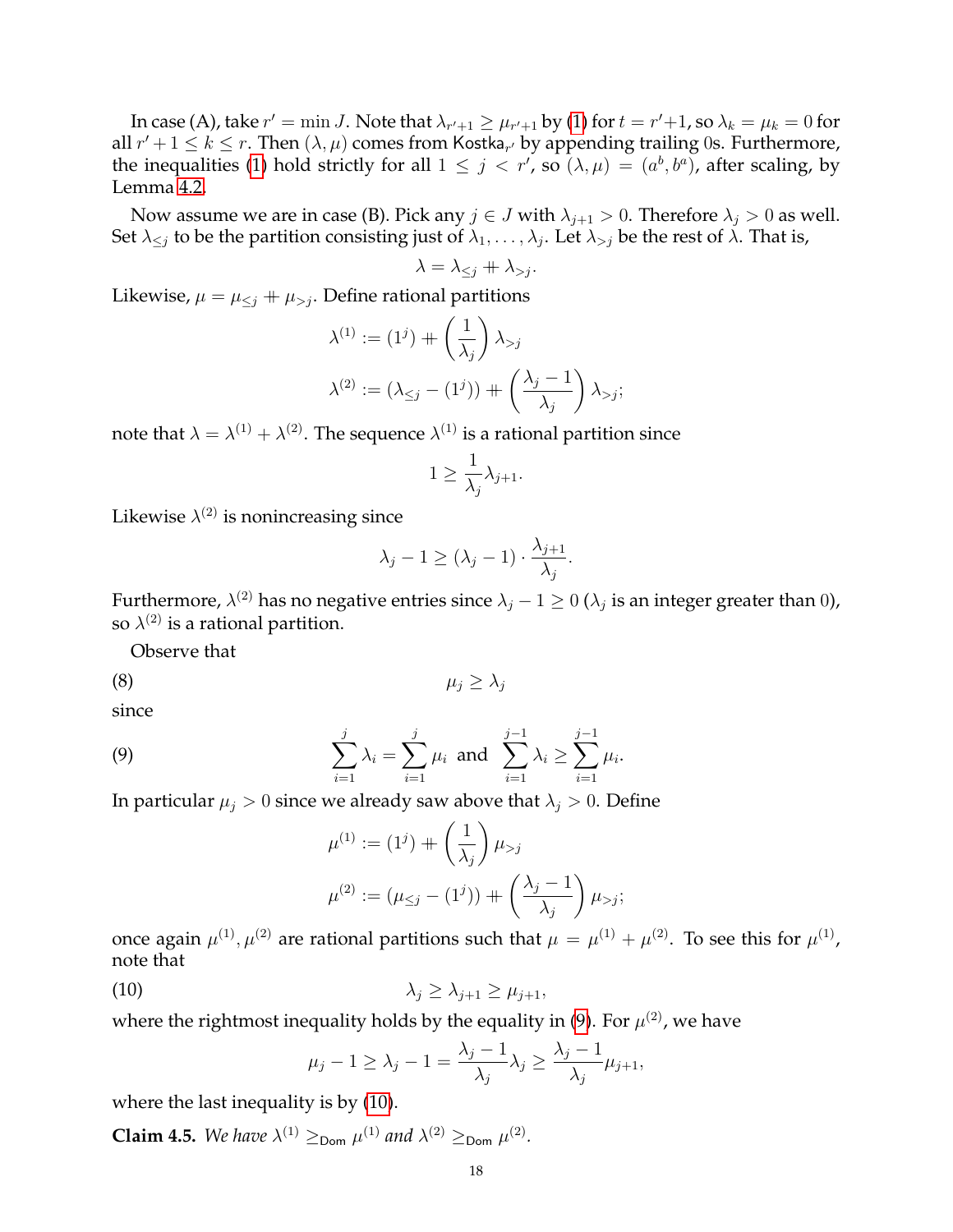*Proof.* We will show that  $(\lambda^{(1)}, \mu^{(1)})$  $(\lambda^{(1)}, \mu^{(1)})$  $(\lambda^{(1)}, \mu^{(1)})$  satisfy inequalities (1). For any  $t \leq j$ , the inequality [\(1\)](#page-1-2) for t holds (trivially) with equality for  $(\lambda^{(1)}, \mu^{(1)})$ . Therefore the inequalities (1) for  $j < t < r$  are equivalent to the inequalities

(11) 
$$
\frac{1}{\lambda_j} \sum_{i=j+1}^t \lambda_i \geq \frac{1}{\lambda_j} \sum_{i=j+1}^t \mu_i,
$$

which already hold by the assumption

<span id="page-18-1"></span>
$$
\sum_{i=1}^{j} \lambda_i = \sum_{i=1}^{j} \mu_i
$$

and [\(1\)](#page-1-2). An analogous argument shows  $(\lambda^{(2)},\mu^{(2)})$  satisfy (1).  $\hfill \Box$ 

Therefore we have written

$$
(\lambda, \mu) = (\lambda^{(1)}, \mu^{(1)}) + (\lambda^{(2)}, \mu^{(2)})
$$

as the sum of elements of Kostka<sub>r</sub>, so these summands must be parallel. This has several implications: apparently  $\lambda_1 = \lambda_2 = \ldots = \lambda_j$  and  $\mu_1 = \mu_2 = \ldots = \mu_j$ . Furthermore,

<span id="page-18-0"></span>
$$
\lambda_1 \geq \mu_1 \geq \mu_j \geq \lambda_j,
$$

where the last inequality is [\(8\)](#page-17-2). Thus,

(12) 
$$
\lambda_a = \lambda_b = \mu_a = \mu_b \text{ for all } a, b \in [1, j].
$$

<span id="page-18-2"></span>**Claim 4.6.**  $\lambda_{j+1} = \lambda_j$ .

*Proof.* Assuming  $\lambda_{j+1} < \lambda_j$ , we also have

$$
\mu_{j+1} \le \lambda_{j+1} < \lambda_j = \mu_j,
$$

where the leftmost inequality follows from [\(1\)](#page-1-2) and the fact that  $j \in J$ , and the equality holds by [\(12\)](#page-18-0). Hence

$$
(\lambda,\mu)\pm\epsilon(1^j,1^j)\in\operatorname{Kostka}_r
$$

for all  $0 < \epsilon \leq 1$ . Since  $\lambda_{j+1} > 0$ , we know  $(1^j, 1^j)$  is not parallel to  $(\lambda, \mu)$ . This implies  $(\lambda, \mu)$  is not extremal in Kostka<sub>r</sub>, a contradiction. Hence  $\lambda_{j+1} = \lambda_j$ . .

Recall the truncated partitions  $\lambda_{>j} = (\lambda_{j+1} \geq \ldots \geq \lambda_r)$  and  $\mu_{>j} = (\mu_{j+1} \geq \ldots \geq \mu_r)$ . Since  $\sum_{i=1}^j \lambda_i = \sum_{i=1}^j \mu_i$ , we know that  $|\lambda_{>j}| = |\mu_{>j}|$ . Moreover,  $\lambda_{>j} \geq_{\sf Dom} \mu_{>j}$  by [\(11\)](#page-18-1). So  $(\lambda_{>j}, \mu_{>j}) \in \mathsf{Kostka}_{r-j}.$ 

**Claim 4.7.**  $(\lambda_{>j}, \mu_{>j})$  *lies on an extremal ray of* Kostka<sub>r−j</sub>.

*Proof.* If not, we can decompose  $\lambda_{>j} = \overline{\lambda}^{(1)} + \overline{\lambda}^{(2)}$  and  $\mu_{>j} = \overline{\mu}^{(1)} + \overline{\mu}^{(2)}$  where  $(\overline{\lambda}^{(1)}, \overline{\mu}^{(1)})$ and  $(\bar{\lambda}^{(2)}, \bar{\mu}^{(2)})$  are nonparallel elements of Kostka<sub>r-j</sub>. Define the following concatenations of real partitions:

$$
\lambda^{(1)} := \left(\frac{\bar{\lambda}_1^{(1)}}{\lambda_1}\right) \lambda_{\leq j} + \bar{\lambda}^{(1)}
$$

$$
\lambda^{(2)} := \left(\frac{\bar{\lambda}_1^{(2)}}{\lambda_1}\right) \lambda_{\leq j} + \bar{\lambda}^{(2)}
$$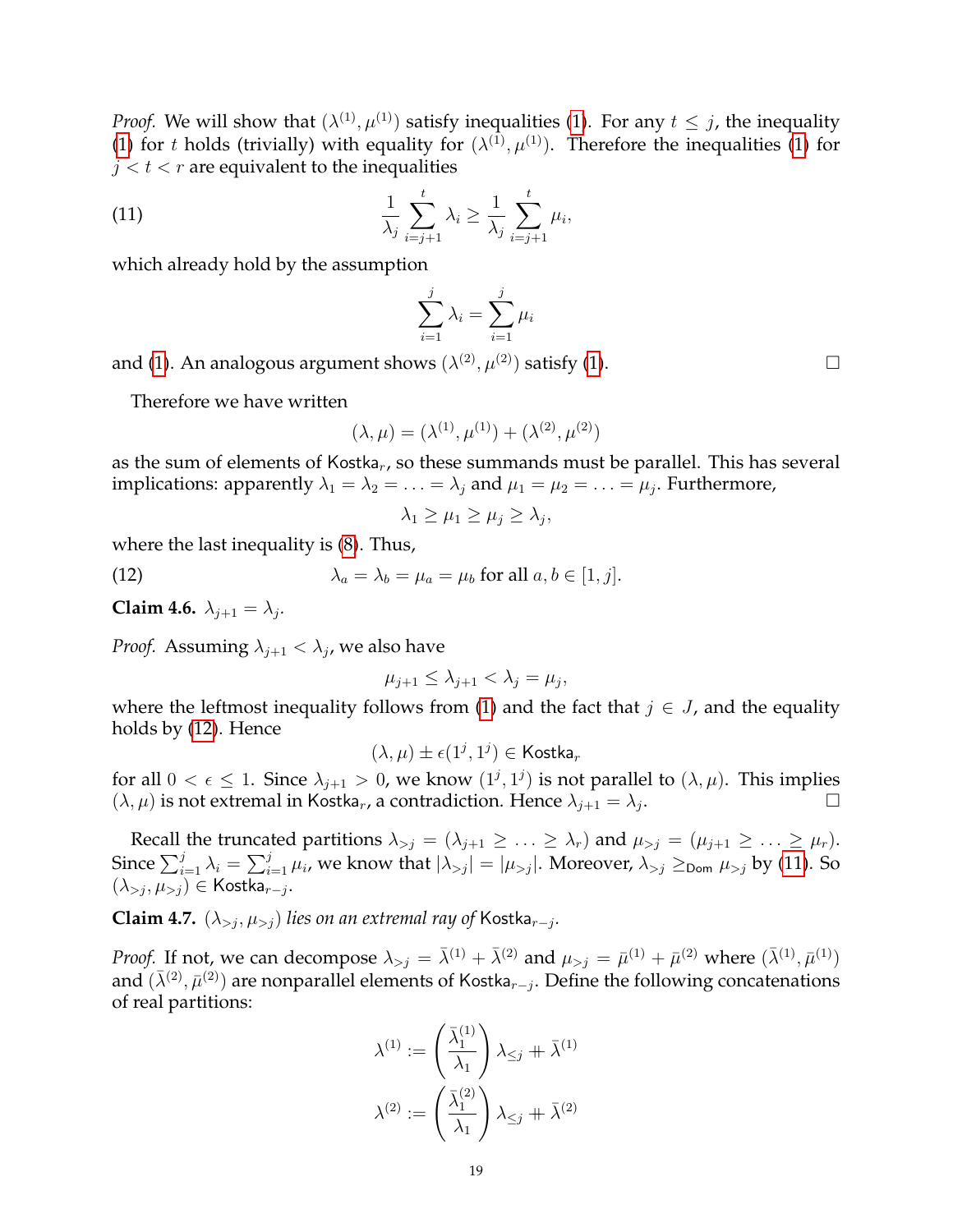and

$$
\mu^{(1)} := \left(\frac{\bar{\lambda}_1^{(1)}}{\lambda_1}\right) \mu_{\leq j} + \bar{\mu}^{(1)}
$$

$$
\mu^{(2)} := \left(\frac{\bar{\lambda}_1^{(2)}}{\lambda_1}\right) \mu_{\leq j} + \bar{\mu}^{(2)}
$$

**Subclaim 4.8.** Each of  $\lambda^{(1)}$ ,  $\lambda^{(2)}$ ,  $\mu^{(1)}$ ,  $\mu^{(2)}$  is a real partition with at most r nonzero parts.

*Proof.* In each concatenation, the two pieces are separately real partitions. We need only verify that at each "+" the last element of the first piece is weakly bigger than the first element of the second piece.

- ( $\lambda^{(1)}$ ): Using [\(12\)](#page-18-0),  $\begin{pmatrix} \frac{\bar{\lambda}_1^{(1)}}{\lambda_1} \end{pmatrix}$  $\setminus$  $\lambda_j =$  $\left(\frac{\bar{\lambda}_1^{(1)}}{\lambda_1}\right)$  $\bigg) \lambda_1 = \bar{\lambda}_1^{(1)}$  $1^{(1)}$ , so the concatenation is good and  $\lambda^{(1)}$  is a real partition.
- ( $\lambda^{(2)}$ ): Use the same proof as for  $\lambda^{(1)}$ , switching upper indices everywhere.
- $\bullet\; (\mu^{(1)})$ : Once again by [\(12\)](#page-18-0), we have  $\mu_j=\lambda_1.$  Since  $\bar\lambda^{(1)}\geq_{\sf Dom} \bar\mu^{(1)}$ ,  $\bar\lambda^{(1)}_1\geq\bar\mu^{(1)}_1$  $_1^{(1)}$ . Putting these together, we get  $\Big(\frac{\bar{\lambda}_1^{(1)}}{\lambda_1}\Big)$  $\setminus$  $\mu_j =$  $\left(\frac{\bar{\lambda}_1^{(1)}}{\lambda_1}\right)$  $\lambda_1 = \bar{\lambda}_1^{(1)} \geq \bar{\mu}_1^{(1)}$  $_1^{(1)}$ , as needed. .
- $\bullet$   $(\mu^{(2)})$ : Use the same proof as for  $\mu^{(1)}$

Since the first *j* entries of  $\lambda^{(1)}$  and  $\mu^{(1)}$  are the same,  $\bar{\lambda}^{(1)} \geq_{\text{Dom}} \bar{\mu}^{(1)} \implies \lambda^{(1)} \geq_{\text{Dom}} \mu^{(1)}$ . Likewise  $\lambda^{(2)} \geq_{\sf Dom} \mu^{(2)}$ . Observe that

$$
\frac{\bar{\lambda}_1^{(1)}}{\lambda_1} + \frac{\bar{\lambda}_1^{(2)}}{\lambda_1} = \frac{(\lambda_{>j})_1}{\lambda_1} = \frac{\lambda_{j+1}}{\lambda_1} = 1,
$$

where the last equality comes from Claim [4.6](#page-18-2) and [\(12\)](#page-18-0). This implies that  $\lambda=\lambda^{(1)}\!+\!\lambda^{(2)}$  and  $\mu = \mu^{(1)} + \mu^{(2)}$ . Since  $(\bar{\lambda}^{(1)}, \bar{\mu}^{(1)})$  and  $(\bar{\lambda}^{(2)}, \bar{\mu}^{(2)})$  are nonparallel,  $(\lambda^{(1)}, \mu^{(1)})$  and  $(\lambda^{(2)}, \mu^{(2)})$ are also nonparallel. Therefore we have obtained a nonparallel decomposition of  $(\lambda, \mu)$ inside Kostka<sub>r</sub>, which contradicts our assumption that  $(\lambda, \mu)$  is an extremal ray.

By the induction hypothesis, there exist integers  $a \geq b > 0$  and  $k \geq 0$  such that  $(\lambda_{>j}, \mu_{>j}) \in$  Kostka<sub>r-j</sub> is parallel to  $(a^{k+b}, a^k b^a)$ . Hence there exists a positive real number q such that

$$
(\lambda_{>j}, \mu_{>j}) = q(a^{k+b}, a^k b^a).
$$

This makes  $\lambda_{j+1} = qa$ . By Claim [4.6](#page-18-2) and [\(12\)](#page-18-0),  $\lambda = q(a^{j+k+b})$  and  $\mu = q(a^{j+k}b^a)$ , as desired (let  $\ell = j + k$ ). This completes the proof of Proposition [4.4.](#page-16-0)

## <span id="page-19-2"></span>5. CONJECTURES

<span id="page-19-1"></span><span id="page-19-0"></span>5.1. **Generalized Catalan sequences.** Let  $\vec{x} = (x_1, \ldots, x_t)$  be a sequence of nonzero integers. We say  $\vec{x}$  is *generalized Catalan* if

$$
\sum_{i=1}^{t} x_i = 0
$$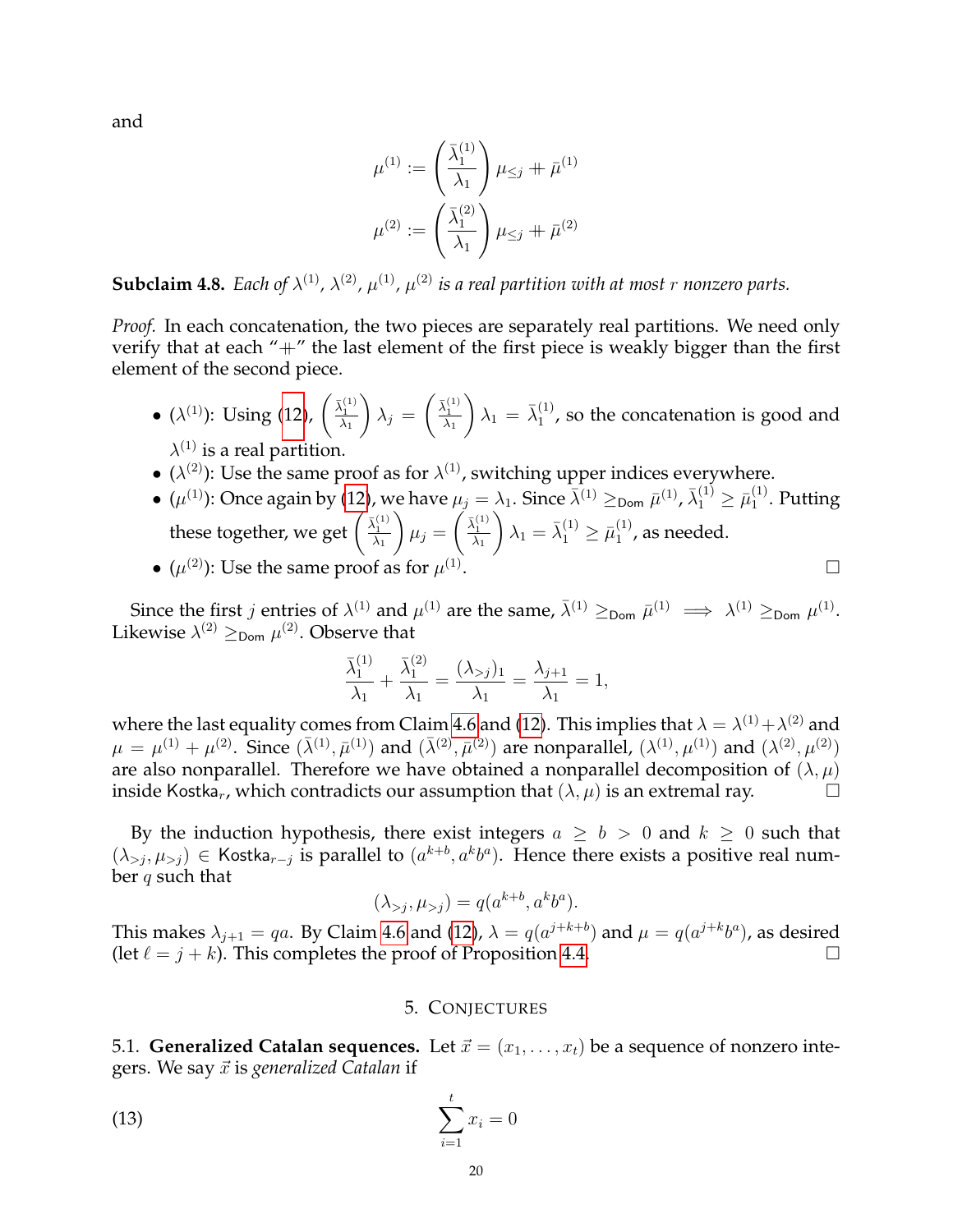and

<span id="page-20-3"></span>(14) 
$$
\sum_{i=1}^q x_i \geq 0 \text{ for all } 1 \leq q \leq t.
$$

Define  $\vec{x}$  to be *reducible* if there is a Catalan sublist  $\vec{x}^\circ = (x_{i_1}, x_{i_2}, \ldots, x_{i_a})$  such that the complementary sublist  $\vec{x}^{\bullet}$  is also Catalan.

<span id="page-20-0"></span>*Example* 5.1*.*  $\vec{x} = (\underline{3}, 2, 1, -2, 1, -2, -1, -1, 2, -1, 2, 1, -2, -1, -1, -1)$  is a Catalan list. The underlined elements and non-underlined elements separately define two Catalan sublists  $\vec{x}^{\circ} = (3, -1, -1, -1)$  and  $\vec{x}^{\bullet} = (2, 1, -2, 1, -2, 2, -1, 2, 1, -2, -1, -1)$  that decompose  $\vec{x}$ .

A maximal consecutive subsequence of  $\vec{x}$  consisting of integers of the same sign is called a *run*. By condition [\(13\)](#page-19-2) there are an even number 2y of runs. Let  $a_k > 0$  be the maximum (in absolute value) of any  $x_i$  in run  $k$ . Define

$$
\mathsf{cost}(\vec{x}) = \sum_{k=1}^{2y} a_k \text{ and width}(\vec{x}) = q.
$$

*Example* 5.2. Continuing Example [5.1,](#page-20-0)  $y = 4$ ,  $\cot(\vec{x}) = 3 + 2 + 1 + 2 + 2 + 1 + 2 + 2 = 15$ and width $(\vec{x}) = 16$ .

<span id="page-20-2"></span>**Conjecture 5.3.** *If*  $\text{cost}(\vec{x}) < \text{width}(\vec{x})$  *then*  $\vec{x}$  *is reducible.* 

*Definition* 5.4. Let  $(\lambda, \mu) \in \mathsf{Kostka}_r^\mathbb{Z}$ . A decomposition  $(\lambda, \mu) = (\lambda^{\bullet}, \mu^{\bullet}) + (\lambda^{\circ}, \mu^{\circ})$  is a com*monly reducible* if one can choose common columns of  $\lambda$  and  $\mu$  to give  $\lambda^{\bullet}$  and  $\mu^{\bullet}$ .

This asserts a strengthening of Theorem [1.4:](#page-2-1)

<span id="page-20-1"></span>**Conjecture 5.5.** *If*  $\lambda_1 > r$  *then*  $(\lambda, \mu)$  *is commonly reducible.* 

*Example* 5.6*.* Let  $r = 3$  and consider the decomposition

$$
(\lambda, \mu) = \boxed{\underline{\qquad \qquad }}. \boxed{\underline{\qquad \qquad }} = \boxed{\underline{\qquad \qquad }}. \boxed{\underline{\qquad \qquad }} + \boxed{\underline{\qquad \qquad }}. \boxed{\underline{\qquad \qquad }} = (\lambda^{\bullet}, \mu^{\bullet}) + (\lambda^{\circ}, \mu^{\circ}).
$$

This demonstrates the common reducibility of  $(\lambda, \mu)$ . Here we interpret  $(\lambda^{\bullet}, \mu^{\bullet})$  as obtained from  $(\lambda, \mu)$  by using the (possibly empty) columns 1,5 and  $(\lambda^{\circ}, \mu^{\circ})$  as obtained from  $(\lambda, \mu)$  by using the complementary columns. Notice that

$$
(\lambda, \mu) = \boxed{\phantom{aaaaaaa} \phantom{aaaaaaa} } = \boxed{\phantom{aaaaaaa} } + \boxed{\phantom{aaaaaaa} } + \boxed{\phantom{aaaaaaa} } \phantom{aaaaaaa} \phantom{aaaaaaa} }
$$

is another decomposition that does not exhibit the common reducibility.

The hypothesis of Conjecture [5.5](#page-20-1) cannot be dispensed with. For instance,

(λ, µ) = , = , + ,

is not in the Hilbert basis of Kostka<sub>4</sub>, but is not commonly reducible.

**Proposition 5.7.** *Conjecture*  $5.3 \implies$  *Conjecture* [5.5.](#page-20-1)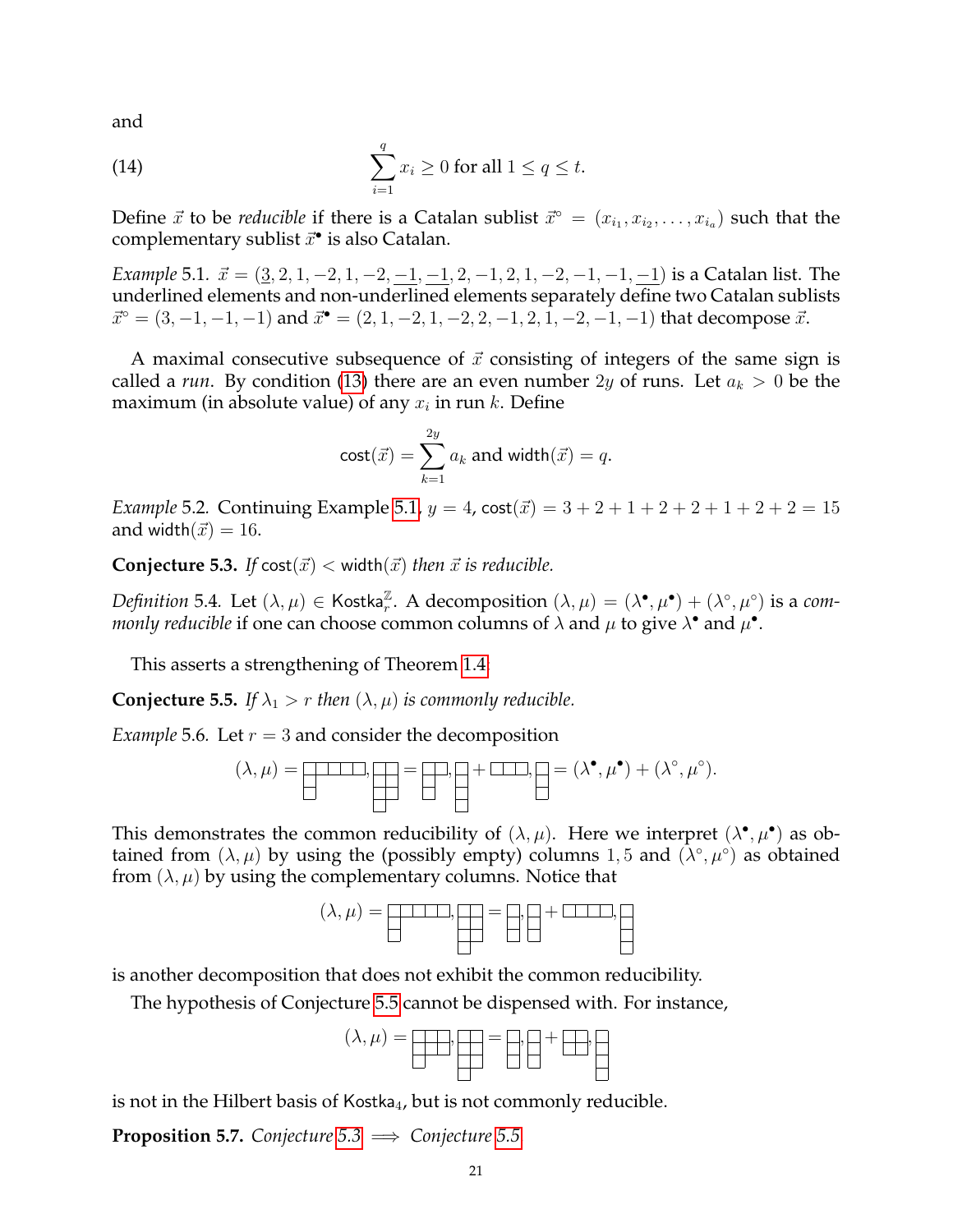*Proof.* Assume  $\lambda \geq_{\text{Dom}} \mu$ . Define a sequence  $\vec{x}$  of length  $\lambda_1$  by  $x_j := \mu'_j - \lambda'_j$ . Since  $|\lambda| =$  $|\mu|$ , [\(13\)](#page-19-2) holds. If  $x_j = 0$  for any j, then  $(\lambda, \mu)$  is trivially commonly reducible, so we may assume otherwise. Now notice that  $\lambda' \leq_{\text{Dom}} \mu'$  (equivalently,  $\mu \leq_{\text{Dom}} \lambda$ ) is clearly equivalent to [\(14\)](#page-20-3). Furthermore, from the definitions one checks  $cost(\vec{x}) \leq \ell(\mu)$ . Hence, under the hypothesis of Conjecture [5.5,](#page-20-1)

$$
\mathsf{cost}(\vec{x}) \le \ell(\mu) < r < \lambda_1 = \mathsf{width}(\vec{x}).
$$

Therefore Conjecture [5.3'](#page-20-2)s conclusion is that  $\vec{x}$  is decomposable into generalized Catalan sequences  $\vec{x}^{\bullet}$  and  $\vec{x}^{\circ}$ , which correspond to, say, columns  $C$  and  $[\lambda_1] - C$ . Then define  $\lambda^{\bullet}$  and  $\lambda^{\circ}$  to be columns C and  $[\lambda_1] - C$  of  $\lambda$ , respectively. Similarly define  $\mu^{\bullet}$  and  $\mu^{\circ}$ . Since  $\vec{x}^{\bullet}$  is Catalan, by the equivalence stated earlier in this proof,  $\lambda^{\bullet} \geq_{\text{Dom }} \mu^{\bullet}$ . Similarly  $\lambda^{\circ} \geq_{\text{Dom}} \mu^{\circ}$ . Thus  $(\lambda, \mu) = (\lambda^{\bullet}, \mu^{\bullet}) + (\lambda^{\circ}, \mu^{\circ})$  witnesses the common reducibility.

Using an argument similar to the one for [\[12,](#page-23-9) Theorem 6.1] we have a proof of Conjec-ture [5.5](#page-20-1) in the case  $y = 1$ .

Let us also remark that one can study the decision problem of whether a generalized Catalan sequence  $\vec{x}$  is reducible. A modification of the argument for Theorem [1.2](#page-2-5) shows that this problem is also NP-complete.

# <span id="page-21-0"></span>5.2. **The Littlewood-Richardson cone.** For partitions

$$
\lambda=(\lambda_1,\lambda_2,\ldots,\lambda_r),\mu=(\mu_1,\mu_2,\ldots,\mu_r),\nu=(\nu_1,\nu_2,\ldots,\nu_r),
$$

let  $c^{\nu}_{\lambda,\mu}$  be the *Littlewood-Richardson coefficient*. Combinatorially,  $c^{\nu}_{\lambda,\mu}$  counts the number of semistandard tableaux T of skew shape  $\nu/\lambda$  of content  $\mu$  such that the right to left, top to bottom, row reading word is a ballot sequence [\[11\]](#page-23-1). Define

$$
\mathsf{LR}_{r}^{\mathbb{Z}} = \{ (\lambda, \mu, \nu) : c_{\lambda, \mu}^{\nu} > 0 \}.
$$

Like Kostka $_{r}^{\mathbb{Z}}$ , LR $_{r}^{\mathbb{Z}}$  is a finitely generated semigroup; more precisely, LR $_{r}^{\mathbb{Z}}$  are the lattice points of a pointed polyhedral cone LR<sub>r</sub> defined by the celebrated *Horn inequalities*; we refer to the survey [\[5\]](#page-23-10) and the references therein. A. Zelevinsky [\[13\]](#page-23-11) raised the question of studying the Hilbert basis of  $LR_r^{\mathbb{Z}}$ . Analogous to Theorem [1.2,](#page-2-5) we conjecture that the decision problem of deciding if  $(\lambda, \mu, \nu)$  is a Hilbert basis element is also NP-complete.

In addition, analogous to Theorem [1.4,](#page-2-1) we believe:

**Conjecture 5.8.** *If*  $(\lambda, \mu, \nu)$  *is in the Hilbert basis of*  $\textsf{LR}_r^{\mathbb{Z}}$  *then*  $\nu_1 \leq r$ *.* 

We have verified this computationally for all  $r \leq 7$ . The extremal rays of the Littlewood-Richardson cone are inductively determined by P. Belkale [\[1\]](#page-23-12).

## <span id="page-21-2"></span>APPENDIX A. NP-COMPLETENESS AND THE HILBERT BASIS

<span id="page-21-1"></span>The *Subset Sum problem* (SubsetSum) takes as input positive integers  $a_1, \ldots, a_d$  and b. The output is "yes" if there exists  $S \subseteq \{1, 2, \ldots, d\}$  such that

$$
\sum_{i \in S} a_i = b.
$$

This problem is well-known to be NP-complete.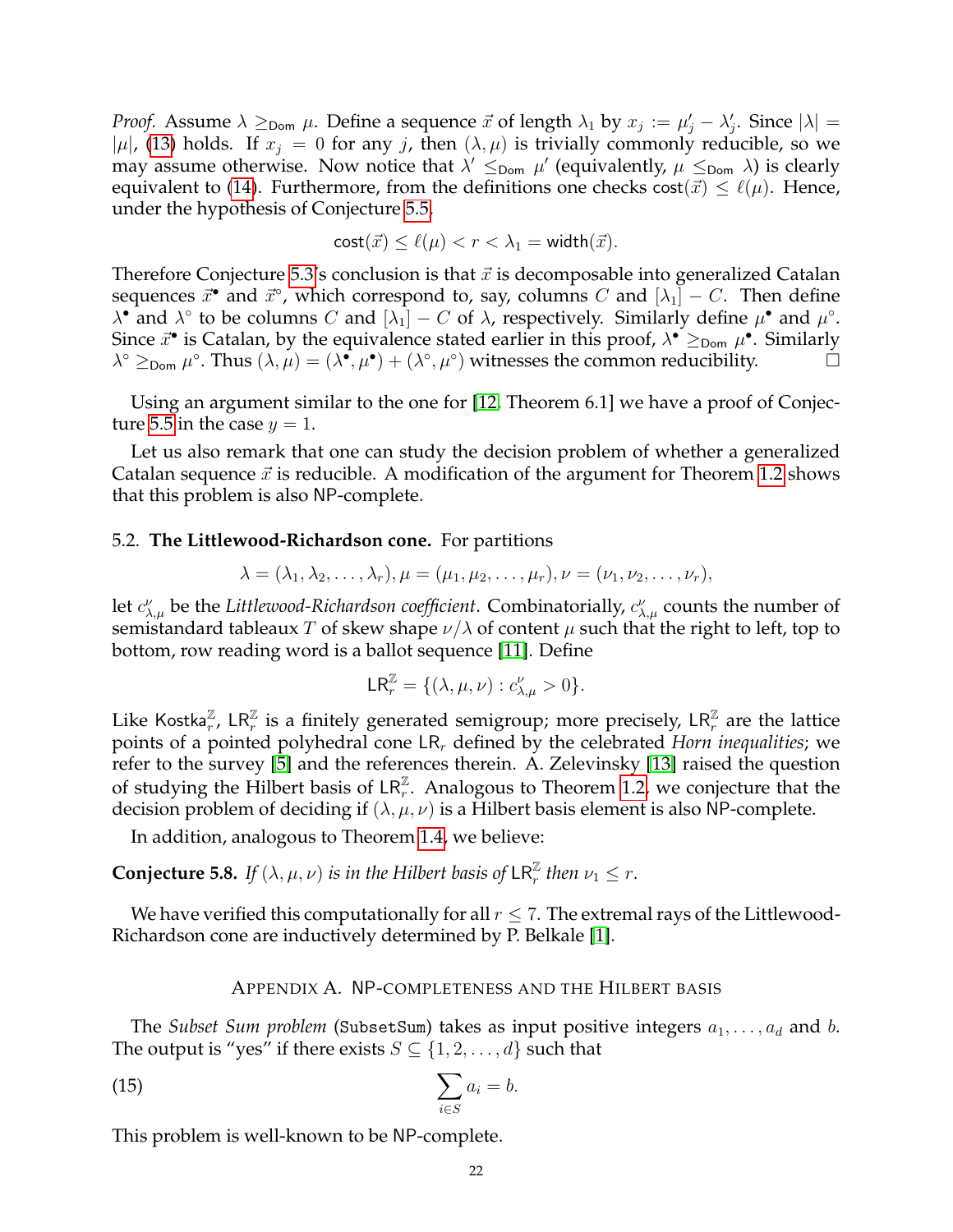Clearly KostkaHilbert  $\in$  NP: given a proposed decomposition [\(3\)](#page-2-6) it takes polynomial time to check it. Thus, to prove that KostkaHilbert is NP-complete we give a polynomialtime reduction of SubsetSum to it.

Given the input  $a_1, \ldots a_d, b$  to SubsetSum, let

$$
A = \sum_{i=1}^{d} a_i.
$$

After sorting (which takes  $O(d \log d)$ -time), we may assume  $a_1 \ge a_2 \ge \cdots \ge a_d$ . We may also assume  $b \leq A$ , since otherwise SubsetSum is trivial; this condition can be checked in  $O(d)$ -time. Now define  $\lambda$  to have columns  $A + 1, a_1, a_2, \ldots, a_d$ . Set  $\overline{\mu}$  to have columns  $A + 1 + (A - b)$  and b.

# <span id="page-22-0"></span>**Lemma A.1.**  $\overline{\lambda} \geq_{\text{Dom}} \overline{\mu}$ .

*Proof.* By construction,  $|\overline{\lambda}| = (A + 1) + A = A + 1 + (A - b) + b = |\overline{\mu}|$ . Since  $\leq_{\text{Dom}}$  is an anti-automorphism with respect to conjugation [\[11,](#page-23-1) Section 7.2], it is equivalent to show that  $\bar{\mu}' \geq_{\text{Dom}} \bar{\lambda}'$ . Since  $\bar{\mu}'$  only has two rows, this inequality is immediate since  $\overline{\mu}'_1 = A + 1 + (A - b) \ge A + 1.$ 

In view of Lemma [A.1,](#page-22-0)  $(\overline{\lambda}, \overline{\mu})$  is not a Hilbert basis element if it has a nontrivial decomposition [\(3\)](#page-2-6). This next observation is clear:

<span id="page-22-1"></span>**Lemma A.2.**  $(\lambda, \mu)$  *is not a Hilbert basis element if and only if both of the following hold:* 

- (I) the columns of  $\lambda^{\bullet}$  (resp.  $\mu^{\bullet}$ ) and  $\lambda^{\circ}$  (resp.  $\mu^{\circ}$ ) have multiset union equal to the columns of  $\lambda$  (resp.  $\mu$ ); and
- (II)  $\lambda^{\bullet} \geq_{\text{Dom}} \mu^{\bullet}$  and  $\lambda^{\circ} \geq_{\text{Dom}} \mu^{\circ}$ .

To complete the proof of Theorem [1.2,](#page-2-5) it remains to show:

**Proposition A.3.**  $(\lambda, \overline{\mu})$  *is not a Hilbert basis if and only if* SubsetSum *returns* Yes.

*Proof.* ( $\Rightarrow$ ) Suppose we have a nontrivial decomposition [\(3\)](#page-2-6) of  $(\overline{\lambda}, \overline{\mu})$ . By Lemma [A.2\(](#page-22-1)I), since  $\mu$  has precisely two columns (of length  $A + 1 + (A - b)$  and b), we may assume  $\overline{\mu}^{\bullet} = (1^b)$ . For the same reason, the columns of  $\overline{\lambda}^{\bullet}$  must be a subset S' of the columns of  $\overline{\lambda}$ . However, since the first column of  $\overline{\lambda}$  is of length  $A + 1 > b$ , that column cannot be in S'. Hence we may take S to be the columns of  $\lambda$  used in S' (after reindexing). By construction, these columns are of length  $a_1, \ldots, a_d$  and since

$$
\sum_{i \in S} a_i = |\overline{\lambda^{\bullet}}| = |\overline{\mu}^{\bullet}| = |(1^b)| = b,
$$

SubsetSum returns Yes, as desired.

(  $\Leftarrow$  ) Suppose  $S \subseteq \{1, 2, ..., d\}$  satisfies [\(15\)](#page-21-2). Let  $\overline{\lambda}^{\bullet}$  be the partition formed by taking the columns of  $\lambda$  indexed by  $S$ ;  $\overline{\lambda}^{\circ}$  is the partition consisting of the remaining columns of  $\lambda$ together with the first column (of length  $A + 1 + (A - b)$ ) of  $\overline{\lambda}$ . Now, let  $\overline{\mu}^{\bullet} = (1^b)$  and  $\overline{\mu}^{\circ} = 1^{A+1+(A-b)}$ . Clearly, [\(3\)](#page-2-6) holds. Moreover, since  $|\overline{\lambda}^{\bullet}| = b = |\overline{\mu}^{\bullet}|$  and  $\overline{\mu}^{\bullet}$  is a column partition,  $\overline{\mu}^\bullet\leq_{\sf Dom} \overline{\lambda}^\bullet$  is immediate. Similarly,  $\overline{\mu}^\circ\leq_{\sf Dom} \overline{\lambda}^\circ$  is true. Hence  $(\overline{\lambda},\overline{\mu})$  is reducible and therefore not a Hilbert basis element.